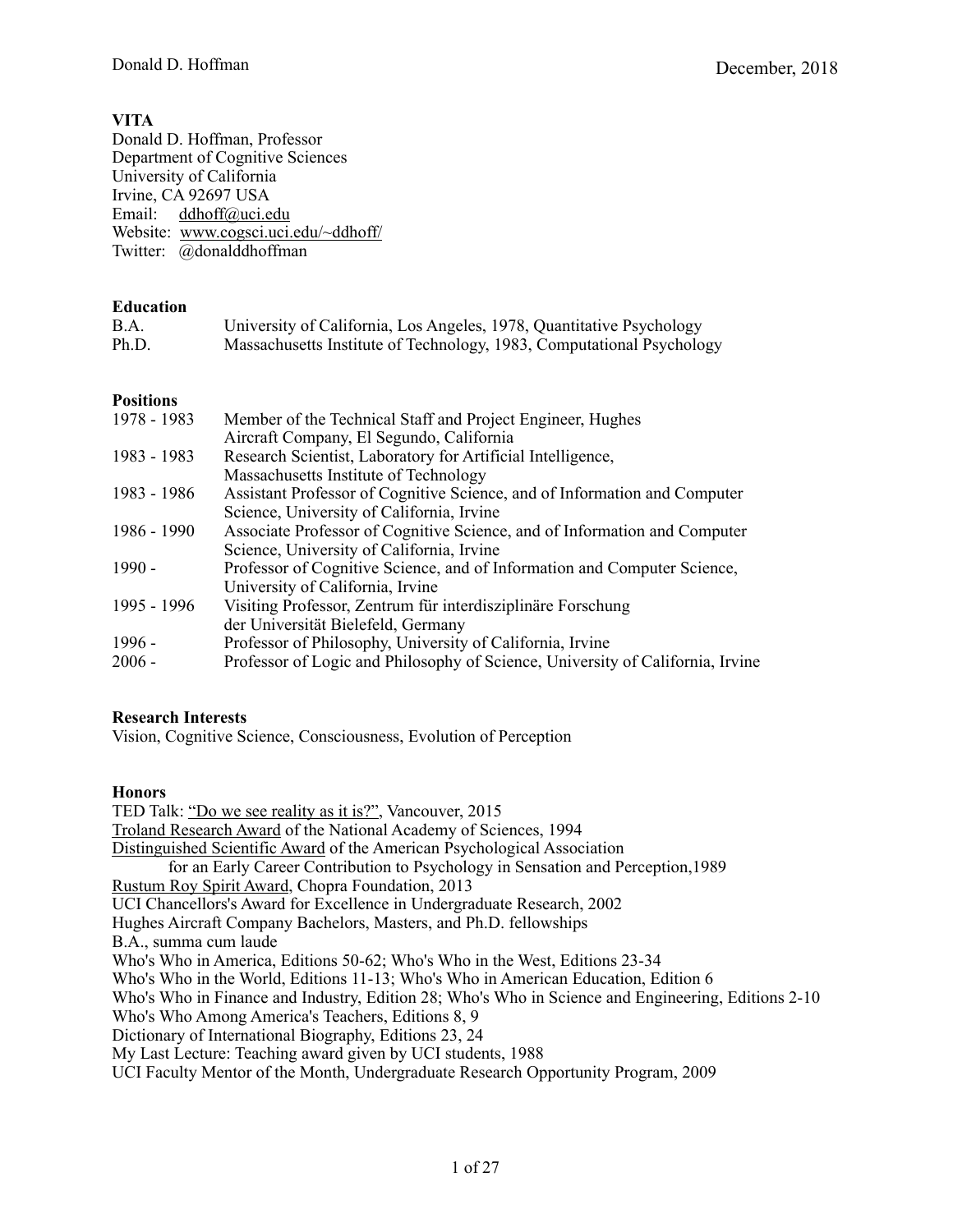# **Contracts and Grants**

| \$177,283 | NSF, Object Recognition Using Visual Information from Images, PI, 1984                                                   |
|-----------|--------------------------------------------------------------------------------------------------------------------------|
| 369,110   | ONR, An Interdisciplinary Investigation of Inferences from Images, PI, 1985                                              |
| 126,000   | DOD, Inferring 3-D Shape from Image Motion and Occluding Contours, PI, 1986                                              |
| 271,064   | NSF, A Formal Investigation of Perceptual Information Processing,                                                        |
|           | Co-PI with B. Bennett, 1987                                                                                              |
| 458,239   | ONR, Formal and Psychophysical Investigations of Vision, PI, 1988                                                        |
|           |                                                                                                                          |
| 1,676,678 | NSF, Research and Training Program in Mathematical Behavioral Science, Faculty<br>Participant (R.D. Luce, PI), 1990-1995 |
| 13,701    | ONR, Workshop on Image Representation in Biological and Machine Vision, PI, 1992                                         |
| 85,015    | CalTrans, Automatic Video Analysis For Transportation, PI on subcontract, 1993                                           |
| 35,000    | NAS, Troland Research Award, 1994                                                                                        |
| 10,000    | UCI COR, Perception and Evolution, Co-PI with A. Nelson, 1995                                                            |
| 35,000    | German NSF, Perception and Evolution, Faculty Participant, 1995                                                          |
| 530,000   | NSF, Acquisition of Equipment for a VR Laboratory, Faculty Participant                                                   |
|           | (M. D'Zmura, PI), 1997                                                                                                   |
| 180,000   | Alzheimer's Foundation, Optimizing Object Perception in Alzheimer's Disease,                                             |
|           | Co-I (W.R. Shankle, PI), 1999                                                                                            |
| 250,000   | Alzheimer's Foundation, Preclinical detection disease measurement of AD,                                                 |
|           | Co-I (W.R. Shankle, PI), 2001                                                                                            |
| 387,000   | NSF, The role of parts in the visual perception of objects, PI, 2001                                                     |
| 100,000   | P&G, Vision Research, PI, 2008                                                                                           |
| 81,730    | VF Corporation, Vision Research, PI, 2012                                                                                |
| 50,000    | Faggin Foundation, Consciousness Research, PI, 2014                                                                      |
| 200,000   | Faggin Foundation, Consciousness Research, Co-PI, 2015                                                                   |
| 200,000   | Faggin Foundation, Consciousness Research, Co-PI, 2016                                                                   |
| 200,000   | Faggin Foundation, Consciousness Research, Co-PI, 2017                                                                   |
| 200,000   | Faggin Foundation, Consciousness Research, Co-PI, 2018                                                                   |
|           |                                                                                                                          |

# **Publications**

- 1. [Equation counting and the interpretation of sensory data](http://cogsci.uci.edu/~ddhoff/1982-1-EqnCount.pdf). *Perception*, 11, 557-576. W. Richards, J. Rubin, D. Hoffman. - also appeared as *MIT Artificial Intelligence Laboratory Memo* 614
- 2. [The interpretation of biological motion.](http://cogsci.uci.edu/~ddhoff/InterpBiologicalMotion.pdf) *Biological Cybernetics*, 42, 3, 197-204. D. Hoffman, B. Flinchbaugh. - also appeared as *MIT Artificial Intelligence Laboratory Memo* 608
- 3. Inferring local surface orientation from motion fields. *Journal of the Optical Society of America*, 72, 7, 888-892. D. Hoffman. - also appeared as *MIT Artificial Intelligence Laboratory Memo* 592
- 4. Representing smooth plane curves for recognition: Implications for figure-ground reversal. *Proceedings of the National Conference of the American Association for Artificial Intelligence*, 5-8. D. Hoffman, W. Richards. - also appears in *Natural Computation*, W. Richards (Ed), MIT Press, 1988.
- 5. Interpreting time-varying images: The planarity assumption. *IEEE Workshop on Computer Vision*, 92-94. D. Hoffman.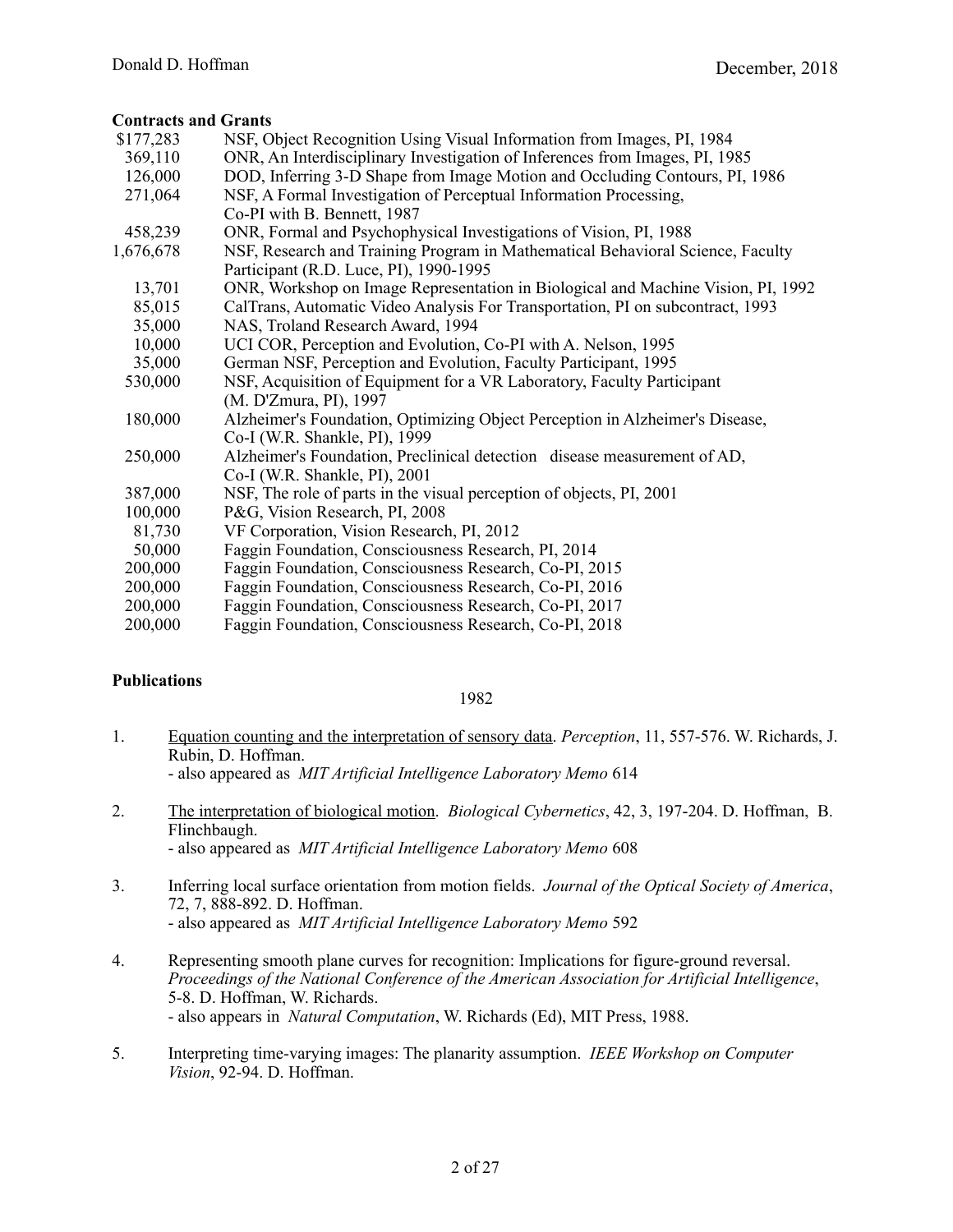6. [The interpretation of visual illusions](http://cogsci.uci.edu/~ddhoff/sciam.pdf). *Scientific American*, 249, 6, 154-162. D. Hoffman. - also appears in *The Mind's Eye. Readings From Scientific American*, J. Wolfe (Ed), Freeman Press, 1986.

# 1984

- 7. [Parts of recognition.](http://cogsci.uci.edu/~ddhoff/PartsOfRecog.pdf) *Cognition*, 18, 65-96. D. Hoffman, W. Richards.
	- also appears as *MIT Artificial Intelligence Laboratory Memo* 732, 1983.
	- also appears in *Visual Cognition*, S. Pinker (Ed), MIT Press, 1985.
	- also appears in *From Pixels to Predicates: Recent Advances in Computational Vision*, A. Pentland (Ed), Ablex Publishing Company, 1986.
	- also appears in *Readings in Computer Vision*, M. Fischler and O. Firschein (Eds), Morgan and Kaufmann Publishers, Inc., 1987.

#### 1985

- 8. [The computation of structure from fixed-axis motion: Nonrigid structures.](http://cogsci.uci.edu/~ddhoff/NonrigidFixedAxis.pdf) *Biological Cybernetics*, 51, 293-300. B. Bennett, D. Hoffman.
- 9. [Inferring the relative 3-D positions of two moving points](http://cogsci.uci.edu/~ddhoff/1985-9-TwoPointSFM.pdf). *Journal of the Optical Society of America A*, 2, 350-353. D. Hoffman, B. Bennett.
- 10. [Codon constraints on closed 2-D shapes](http://cogsci.uci.edu/~ddhoff/codons.pdf). Computer Vision, Graphics, and Image Processing, 31, 265-281. W. Richards, D. Hoffman. - also appears in Human and Machine Vision II, A. Rosenfeld (Ed), Academic Press, 1986.

# 1986

- 11. [Regularities of nature: The interpretation of visual motion.](http://cogsci.uci.edu/~ddhoff/RegularNature.pdf) In *From Pixels to Predicates: Recent Advances in Computational Vision*, A. Pentland (Ed), Ablex Publishing Company, New Jersey, 201-226. S. Reuman, D. Hoffman.
- 12. [The computation of structure from fixed-axis motion: Rigid structures.](http://cogsci.uci.edu/~ddhoff/FixedAxis.pdf) *Biological Cybernetics*, 54, 71-83. D. Hoffman, B. Bennett.

- 13. [Description of solid shape and its inference from occluding contours.](http://cogsci.uci.edu/~ddhoff/1987-13-SolidShape.pdf) *Journal of the Optical Society of America, A*, 4, 1155-1167. J. Beusmans, D. Hoffman, B. Bennett.
- 14. [Inferring three-dimensional shapes from two-dimensional silhouettes.](http://cogsci.uci.edu/~ddhoff/1987-14-Infer3DFromSilh.pdf) *Journal of the Optical Society of America, A,* 4, 1168-1175. W. Richards, J. Koenderink, D. Hoffman. - also appears as *MIT Artificial Intelligence Laboratory Memo* 840
	- also appears in *Natural Computation*, W. Richards (Ed), MIT Press, 1988.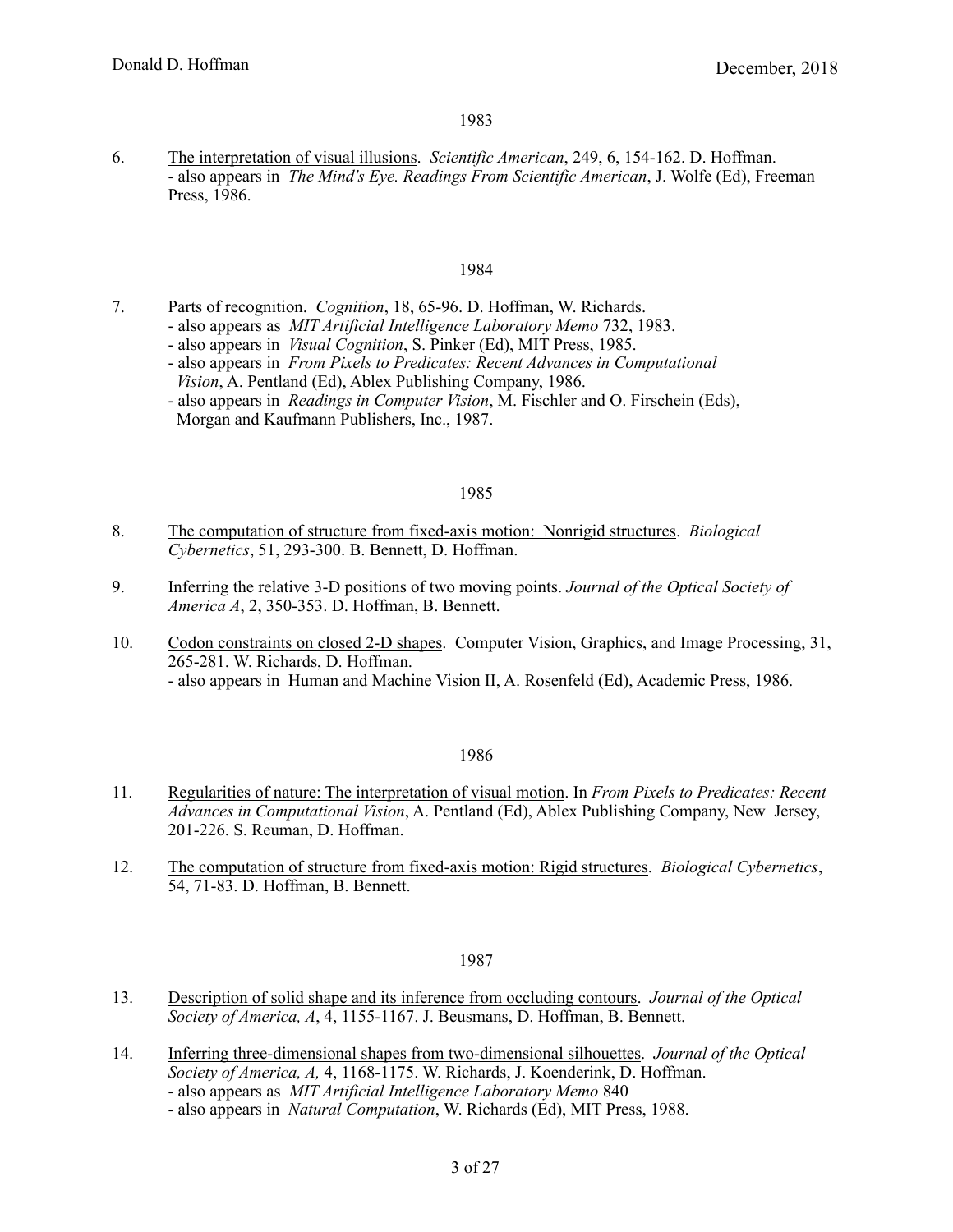- 15. [Perception and computation](http://cogsci.uci.edu/~ddhoff/PerceptionComputation.pdf). *IEEE First International Conference on Computer Vision, London*, 356-364. B. Bennett, D. Hoffman, C. Prakash.
- 16. [Minimum points and views for the recovery of three-dimensional structure.](http://cogsci.uci.edu/~ddhoff/1987-16-MinPtsRecvr3D.pdf) *Journal of Experimental Psychology: Human Perception and Performance, 13*, 335-343. M. Braunstein, D. Hoffman, L. Shapiro, G. Andersen, B. Bennett.
- 17. [Shape decompositions for visual shape recognition: The role of transversality.](http://cogsci.uci.edu/~ddhoff/ShapeDecomp.pdf) In *Image Understanding,* W. Richards (Ed), Ablex Publishing Company, New Jersey, 215-256. B. Bennett, D. Hoffman.

18. [Perceptual representations: Meaning and truth conditions](http://cogsci.uci.edu/~ddhoff/meaningtruth.pdf). In *Cognition and representation*, S. Schiffer and S. Steele (Eds), Westview Press, Boulder, 87-128. D. Hoffman, B. Bennett.

#### 1989

- 19. *[Observer Mechanics: A formal theory of perception](http://www.amazon.com/dp/0120886359/ref=cm_sw_su_dp)*. Academic Press, New York. B. Bennett, D. Hoffman, C. Prakash.
- 20. [Inferring structure from motion: A homotopy algorithm.](http://cogsci.uci.edu/~ddhoff/Homotopy.pdf) *Proceedings of the IEEE Workshop on Visual Motion, Irvine*, 238-245. B. Bennett, D. Hoffman, J. Nicola, C. Prakash.
- 21. [Structure from two orthographic views of rigid motion](http://cogsci.uci.edu/~ddhoff/1989-21-TwoViews.pdf). *Journal of the Optical Society of America, A, 6*, 1052-1069. B. Bennett, D. Hoffman, J. Nicola, C. Prakash. - also appears as *UCI Mathematical Behavioral Sciences Memo* MBS 89-01.
- 22. [Parts of visual objects: An experimental test of the minima rule.](http://cogsci.uci.edu/~ddhoff/1989-22-PartsExpTest.pdf) *Perception, 18*, 817-826. M. Braunstein, D. Hoffman, A. Saidpour.

#### 1990

23. [Discriminating rigid from nonrigid motion: Minimum points and views](http://cogsci.uci.edu/~ddhoff/1990-23-MinPtsVws.pdf). *Perception & Psychophysics, 47*, 3, 205-214. M. Braunstein, D. Hoffman, F. Pollick.

# 1991

24. [Unity of perception](http://cogsci.uci.edu/~ddhoff/1991-24-UnityOfPercept.pdf). *Cognition*, 38, 295-334. B. Bennett, D. Hoffman, C. Prakash. - also appears as UCI Mathematical Behavioral Sciences Memo MBS 90-13.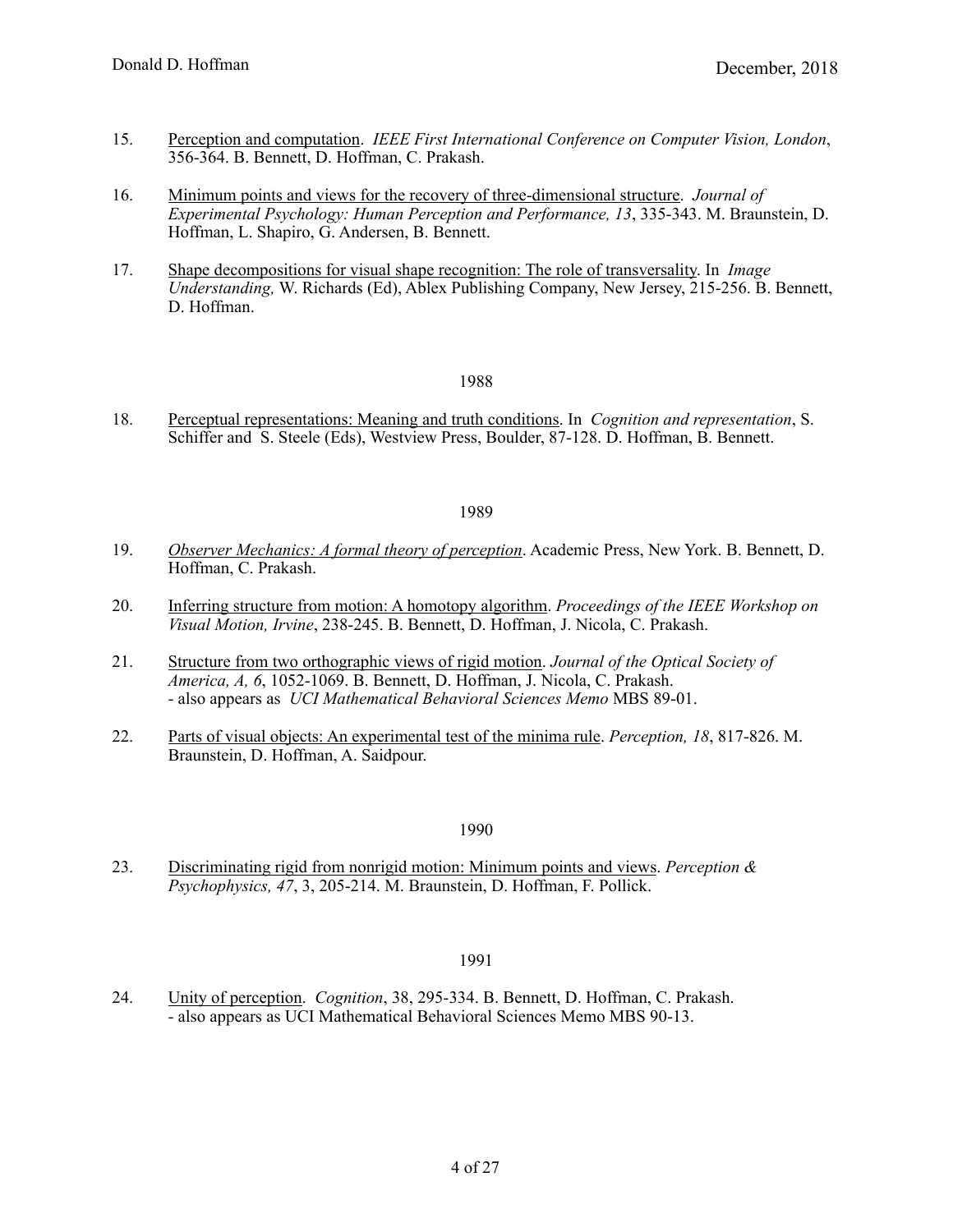- 25. [Vision.](http://cogsci.uci.edu/~ddhoff/1992-25-McGrawHill.pdf) *1992 McGraw-Hill Yearbook of Science and Technology*, 487-489. D. Hoffman.
- 26. [Interpolation in structure from motion](http://cogsci.uci.edu/~ddhoff/1992-26-InterpSFM.pdf). *Perception & Psychophysics*, *51* (2), 105-117. A. Saidpour, M. Braunstein, D. Hoffman.
- 27. [Perception is no accident](http://cogsci.uci.edu/~ddhoff/PerceptNoAccident.pdf). *Optics & Photonics News*, *3* (9), 50-51. M. Albert, D. Hoffman.

- 28. [Recognition polynomials.](http://cogsci.uci.edu/~ddhoff/1993-28-RecogPolys.pdf) *Journal of the Optical Society of America, A*, 10, 4, 759-764. B. Bennett, D. Hoffman, C. Prakash. - also appears as *UCI Mathematical Behavioral Sciences Memo* MBS 92-17.
- 29. [Lebesgue logic for probabilistic reasoning and some applications to perception.](http://cogsci.uci.edu/~ddhoff/1993-29-Lebesgue.pdf) *Journal of Mathematical Psychology, 37*, 1, 63-103. B. Bennett, D. Hoffman, P. Murthy. - also appears as UCI Mathematical Behavioral Sciences Memo MBS 90-07.
- 30. [No perception without representation](http://cogsci.uci.edu/~ddhoff/perceprep.pdf). Commentary in *Behavioral and Brain Sciences*, *16*, 2, 247-247. D. Hoffman.
- 31. [Modeling performance in observer theory.](http://cogsci.uci.edu/~ddhoff/1993-31-ModelPerfor.pdf) *Journal of Mathematical Psychology, 37*, 2, 220-240. B. Bennett, D. Hoffman, R. Kakarala. - also appears as *UCI Mathematical Behavioral Sciences Memo* MBS 90-25.
- 32. [Inferring 3D structure from image motion: The constraint of Poinsot motion.](http://cogsci.uci.edu/~ddhoff/PoinsotMotion.pdf) *Journal of Mathematical Imaging and Vision, 3*, 143-166. B. Bennett, D. Hoffman, J. Kim, S. Richman. - also appears as *UCI Mathematical Behavioral Sciences Memo* MBS 91-01.
- 33. [Inferring structure from motion in two-view and multi-view displays](http://cogsci.uci.edu/~ddhoff/1993-33-SFMTwoViewMulti.pdf). *Perception, 22*, 1441-1465. J. Liter, M. Braunstein, D. Hoffman.

- 34. [Interpolation Across Surface Discontinuities in Structure-from-motion](http://cogsci.uci.edu/~ddhoff/1994-34-InterpDiscon.pdf). *Perception & Psychophysics, 55*, 611-622. A. Saidpour, M. Braunstein, D. Hoffman.
- 35. [Detection of one versus two objects in structure from motion.](http://cogsci.uci.edu/~ddhoff/1994-35-DetectTwoObj.pdf) *Journal of the Optical Society of America, A*, 11, 3162-3166. J. Liter, M. Braunstein, D. Hoffman.
- 36. [Inferring 3D structure from three points in rigid motion.](http://cogsci.uci.edu/~ddhoff/1994-36-ThreeRigidPts.pdf) *Journal of Mathematical Imaging and Vision, 4*, 401-406. B. Bennett, D. Hoffman. - also appears as *UCI Mathematical Behavioral Sciences Memo* MBS 92-16.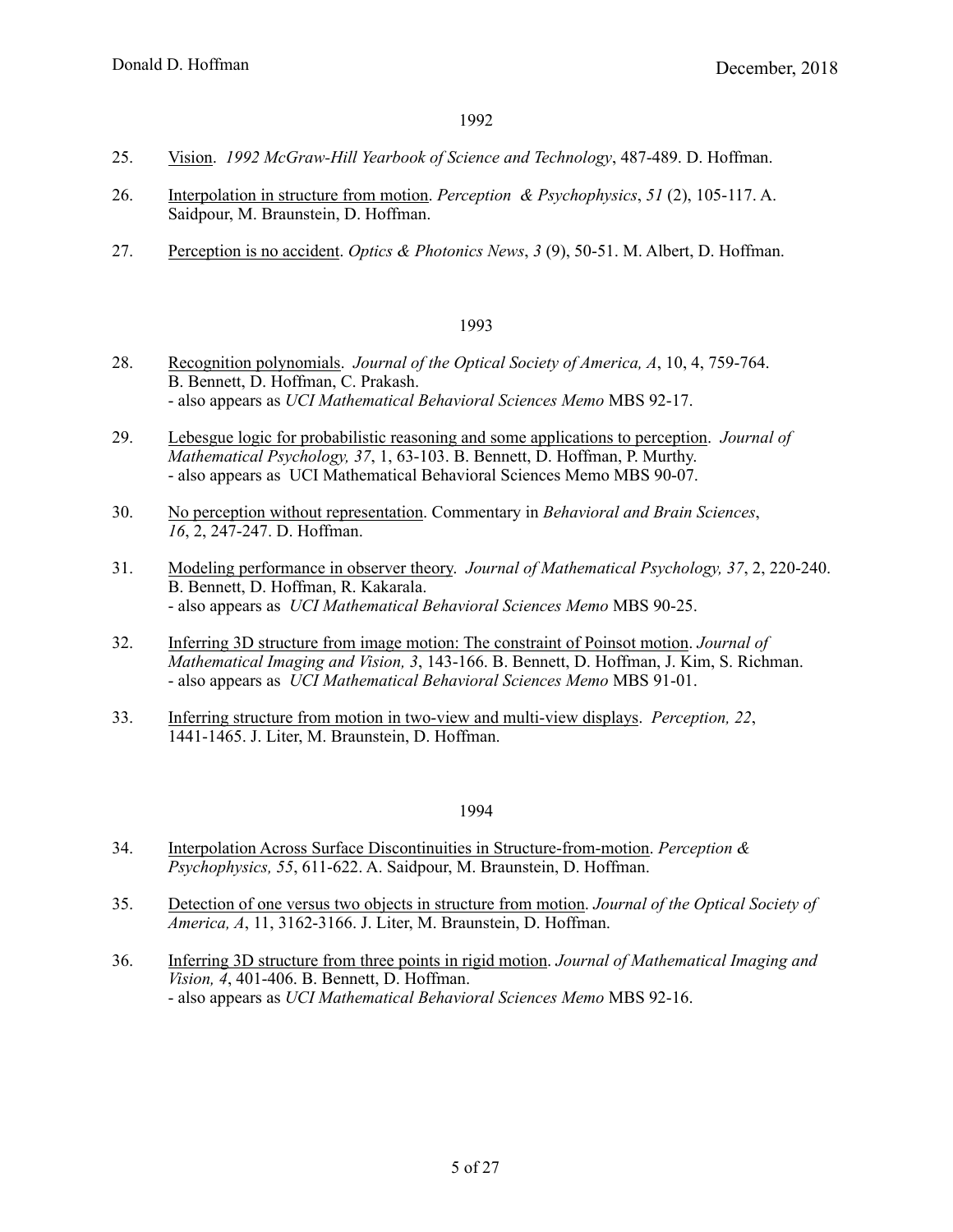- 37. [The perception of color from motion.](http://cogsci.uci.edu/~ddhoff/1995-37-CFM.pdf) C. Cicerone, D. Hoffman, P. Gowdy, J. Kim. *Perception & Psychophysics, 57*(6), 761-777.
- 38. [Genericity in spatial vision.](http://cogsci.uci.edu/~ddhoff/GenericitySpatialVision.pdf) In D. Luce, K. Romney, D. Hoffman, M. D'Zmura (Eds.), *Geometric Representations of Perceptual Phenomena: Articles in Honor of Tarow Indow's 70th Birthday*. Erlbaum, New York, pp. 95-112. M. Albert, D. Hoffman.

#### 1996

- 39. [Observer theory, Bayes theory, and psychophysics](http://cogsci.uci.edu/~ddhoff/1996-39-ObserverBayes.pdf). In D. Knill and W. Richards (Eds), *Perception as Bayesian inference,* Cambridge University Press, pp. 163-212. B. Bennett, D. Hoffman, C. Prakash, S. Richman. - also appears as UCI Mathematical Behavioral Sciences Memo MBS 93-12.
- 40. [What do we mean by the structure of the world](http://cogsci.uci.edu/~ddhoff/StructureOfWorld.pdf)? In D. Knill and W. Richards (Eds), *Perception as Bayesian inference*, Cambridge University Press, pp. 219-221. D. Hoffman.

# 1997

- 41. [Salience of visual parts](http://cogsci.uci.edu/~ddhoff/1997-41-Salience.pdf). *Cognition, 63*, 29-78. D. Hoffman, M. Singh. - also appears as UCI Mathematical Behavioral Sciences Memo MBS 94-27.
- 42. [Constructing and representing visual objects.](http://cogsci.uci.edu/~ddhoff/1997-42-TICS.pdf) *Trends in Cognitive Sciences, 1*, 98-102. M. Singh, D. Hoffman.
- 43. [Color from motion: Dichoptic activation and a possible role in breaking camouflage.](http://cogsci.uci.edu/~ddhoff/1997-43-Dichoptic.pdf) *Perception, 26*, 1367-1380. C. Cicerone, D. Hoffman.

#### 1998

- 44. *[Visual intelligence: How we create what we see](http://www.amazon.com/dp/0393319679/ref=cm_sw_su_dp)*. W.W. Norton. D. Hoffman. - first chapter also appears in *The Norton Psychology Reader*, W. W. Norton, 2006.
- 45. [Part boundaries alter the perception of transparency.](http://cogsci.uci.edu/~ddhoff/1998-45-PartTransp.pdf) *Psychological Science, 9,* 370-378. M. Singh, D. Hoffman.
- 46. [Active vision and the basketball problem.](http://cogsci.uci.edu/~ddhoff/BasketballProblem.pdf) Commentary in *Behavioral and Brain Sciences*, 21, 772-773. M. Singh, D. Hoffman.

#### 1999

47. [Parsing silhouettes: The short-cut rule](http://cogsci.uci.edu/~ddhoff/Parsing.pdf). *Perception & Psychophysics, 61*, 636-660. M. Singh, G. Seyranian, D. Hoffman.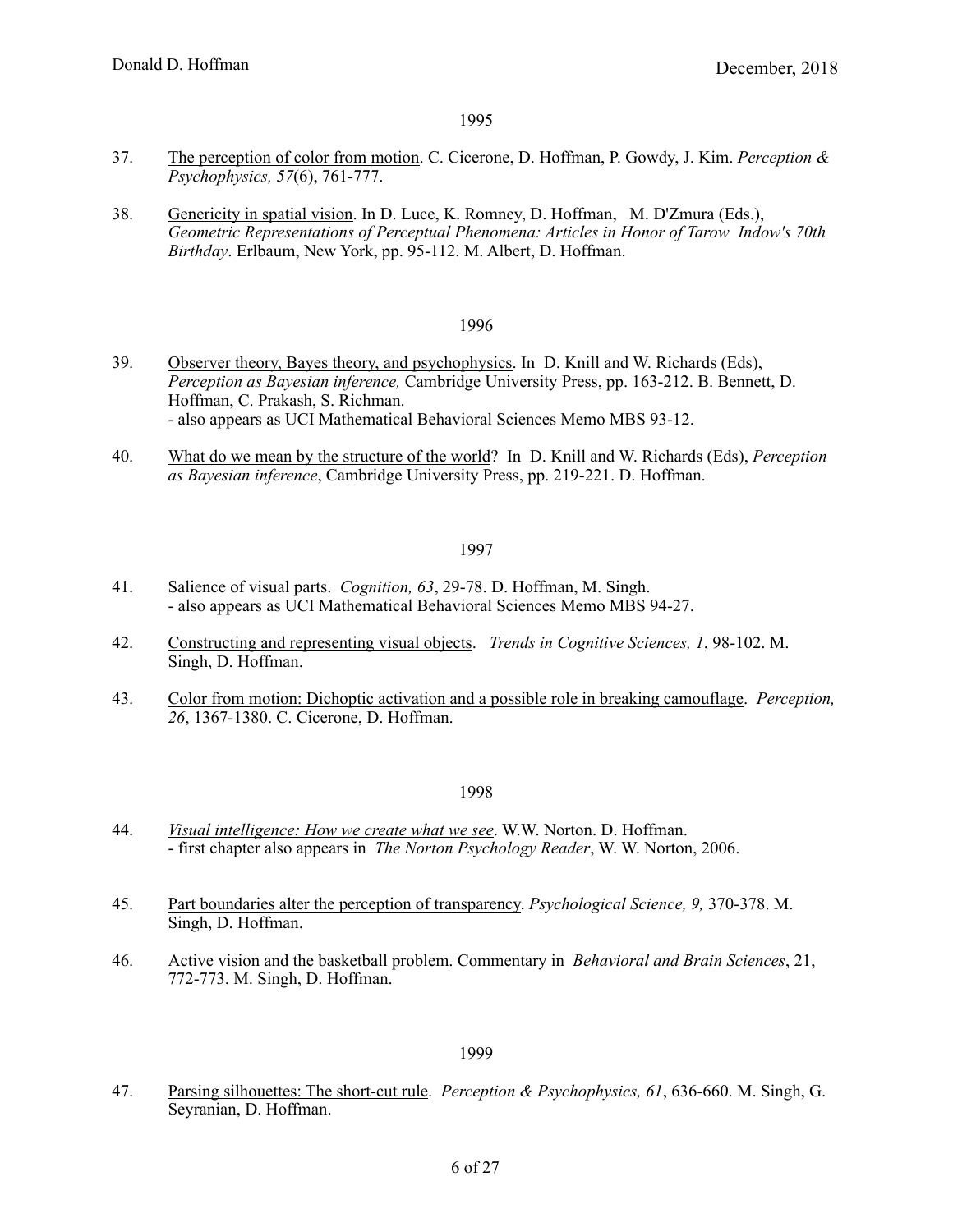- 48. [Completing visual contours: The relationship between relatability and minimizing inflections](http://cogsci.uci.edu/~ddhoff/relatab.pdf). *Perception & Psychophysics, 61*, 943-951. M. Singh, D. Hoffman.
- 49. [Contour completion and relative depth: Petter's rule and support ratio.](http://cogsci.uci.edu/~ddhoff/Petter.pdf) *Psychological Science, 10*, 423-428. M. Singh, D. Hoffman, M. Albert.
- 50. [Perception, inference, and the veridicality of natural constraints](http://cogsci.uci.edu/~ddhoff/NaturalConstraints.pdf). Commentary in *Behavioral and Brain Sciences, 22*, 395-396. M. Singh, D. Hoffman.

- 51. [The generic-viewpoint assumption and illusory contours](http://cogsci.uci.edu/~ddhoff/Generic.pdf). *Perception, 29*, 303-312. M. Albert, D. Hoffman.
- 52. [Constructing surfaces and contours in displays of color from motion](http://cogsci.uci.edu/~ddhoff/ConstructingSurfaces.pdf): The role of nearest neighbors and maximal disks. *Perception, 29*, 567-580. C. Fidopiastis, D.D. Hoffman, W.D. Prophet, M. Singh.

#### 2001

- 53. [The data problem for color objectivism.](http://cogsci.uci.edu/~ddhoff/2001-53-ColorObjectivism.pdf) *Consciousness and Cognition, 10*, 74-77. D. Hoffman.
- 54. [Mereology of visual form](http://cogsci.uci.edu/~ddhoff/2001-54-Mereology.pdf). *Proceedings of the Fourth International Workshop on Visual Form, Capri, Italy,* 40-50. D. Hoffman.
- 55. [Flank transparency: Transparent filters seen in dynamic two-color displays.](http://cogsci.uci.edu/~ddhoff/Flank.pdf) *Perception, 30*, 1423-1426. D. Wollschläger, A. Rodriguez, D. Hoffman.
- 56. [Part-based representations of visual shape and implications for visual cognition](http://cogsci.uci.edu/~ddhoff/2001-56-PartBasedReps.pdf). In *From fragments to objects: Segmentation and grouping in vision.* P. Kellman and T. Shipley (Eds), Elsevier Science, pp. 401-459. M. Singh, D. Hoffman.
- 57. [Contours from apparent motion: A computational theory.](http://cogsci.uci.edu/~ddhoff/2001-57-MotionContours.pdf) In *From fragments to objects: Segmentation and grouping in vision*. P. Kellman and T. Shipley (Eds), Elsevier Science, pp. 509-530. W. Prophet, D. Hoffman, C. Cicerone.

- 58. [Perception and evolution.](http://cogsci.uci.edu/~ddhoff/2002-58-Evolution.pdf) In *Perception and the Physical World: Psychological and Philosophical Issues in Perception*, D. Heyer and R. Mausfeld (Eds.) Chichester, UK: Wiley, pp. 229-245. B. Bennett, D. Hoffman, C. Prakash.
- 59. [Visual worlds: Construction or reconstruction?](http://cogsci.uci.edu/~ddhoff/2002-59-Reconstruction.pdf) *Journal of Consciousness Studies, 9*, 72-87. T. Davies, D. Hoffman, A. Rodriguez.
- 60. [Attention to faces: A change-blindness study.](http://cogsci.uci.edu/~ddhoff/AttentionToFaces.pdf) *Perception, 31*, 9, 1123-1146. T. Davies, D. Hoffman.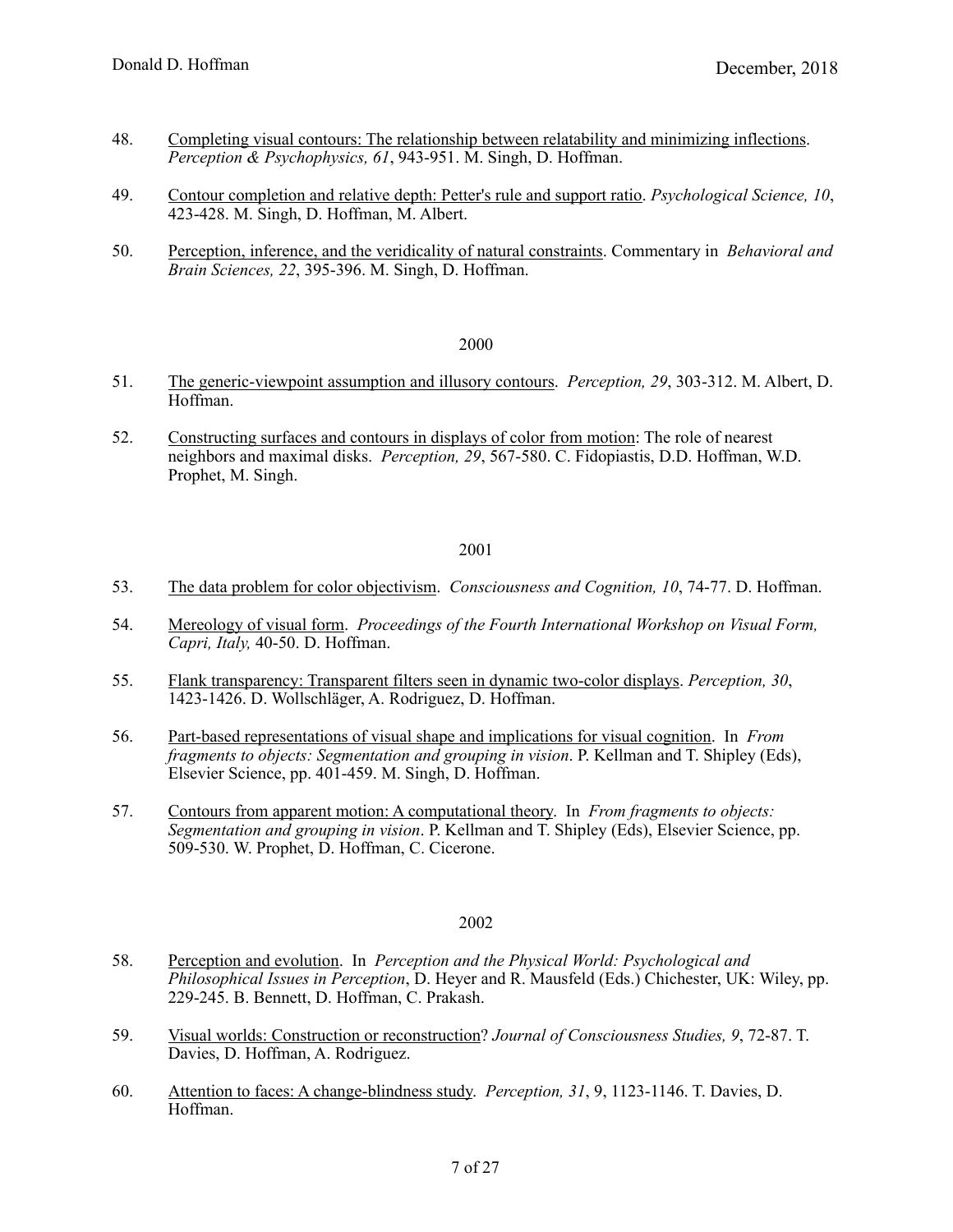- 61. [Reality check: Insights from cognitive science.](http://cogsci.uci.edu/~ddhoff/TopicRealityCheck.pdf) *Topic, 1*, 2, 102-105. T. Davies, D. Hoffman.
- 62. [Flank transparency: The effects of gaps, line spacing, and apparent motion.](http://cogsci.uci.edu/~ddhoff/FlankGap.pdf) *Perception, 31*, 1073-1092. D. Wollschläger, A.M. Rodriguez, D.D. Hoffman.
- 63. [Psychophysical studies of expressions of pain](http://cogsci.uci.edu/~ddhoff/PainExpressions.pdf). Commentary in *Behavioral and Brain Sciences, 25*, 458-459. T. Davies, D. Hoffman.

- 64. [The interaction of colour and Motion](http://cogsci.uci.edu/~ddhoff/2003-64-InteractionCM.pdf). In *Colour: Mind and the Physical World*, D. Heyer and R. Mausfeld (Eds.) Oxford University Press, 361-377. D. Hoffman.
- 65. [Colour construction.](http://cogsci.uci.edu/~ddhoff/2003-65-BrownComments.pdf) Commentary in *Colour: Mind and the Physical World*, D. Heyer and R. Mausfeld (Eds.) Oxford University Press, 273-274. D. Hoffman.
- 66. [An internalist account of colour.](http://cogsci.uci.edu/~ddhoff/2003-66-RainerComments.pdf) Commentary in *Colour: Mind and the Physical World*, D. Heyer and R. Mausfeld (Eds.) Oxford University Press, 435-436. D. Hoffman.
- 67. [Facial attention and spacetime fragments](http://cogsci.uci.edu/~ddhoff/FaceFragments.pdf). *Axiomathes, 13*, 303-327. T. Davies, D. Hoffman.
- 68. [Does perception replicate the external world](http://cogsci.uci.edu/~ddhoff/2004-69-Replicate.pdf)? Commentary in *Behavioral and Brain Sciences, 26*, 415-416. D. Hoffman.
- 69. [Vision: Form perception.](http://cogsci.uci.edu/~ddhoff/ecs.pdf) In L. Nadel (Ed.), *Encyclopedia of Cognitive Science, Volume 4,* 486-490. London: Macmillan Publishers Limited. D. Hoffman, M. Singh.

#### 2004

70. [Kann man Gott abschreiben](http://cogsci.uci.edu/~ddhoff/2004-71-DismissingGod.pdf)? In *Im Anfang war Kein Gott: Naturwissenschaftliche und theologische Perspektiven*, Tobias Daniel Wabbel (Ed.) Düsseldorf: Patmos. Pages 166-174. D. Hoffman. ([Dismissing God.](http://cogsci.uci.edu/~ddhoff/2004-71-DismissingGod.pdf) In *In the beginning was no god*.)

- 71. [EEG detection of early Alzheimer's disease using psychophysical tasks](http://cogsci.uci.edu/~ddhoff/ClinicalEEG.pdf). *Clinical EEG Neuroscience, 36*, 141-150. R. Sneddon, W. R. Shankle, J. Hara, A. Rodriquez, D. Hoffman, U. Saha.
- 72. [Consciousness is fundamental.](http://edge.org/q2005/q05_4.html#hoffman) In *What we believe but cannot prove: Today's leading thinkers on science in the age of certainty*, J. Brockman (Ed.) New York: HarperCollins and London: Free Press, 93-96. D. Hoffman.
- 73. [Visual illusions and perception.](http://cogsci.uci.edu/~ddhoff/Mcgraw-Hill2005.pdf) In 20*05 McGraw-Hill Yearbook of Science & Technology*, D. Hoffman.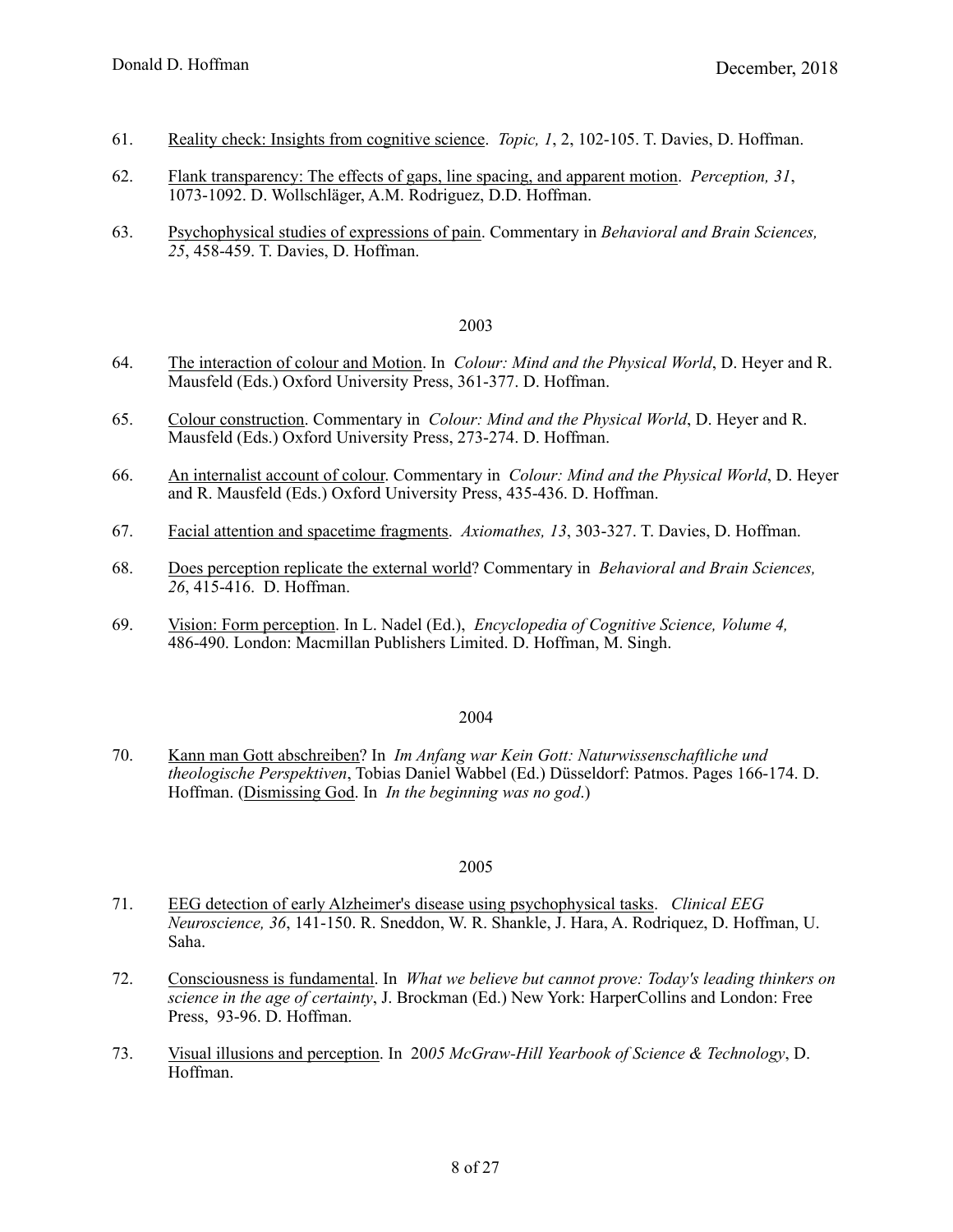- 74. [The Scrambling Theorem: A simple proof of the logical possibility of spectrum inversion](http://cogsci.uci.edu/~ddhoff/ScrambleProof.pdf). *Consciousness and Cognition, 15*, 31-45. D. Hoffman.
- 75. [The Scrambling Theorem unscrambled: A response to commentaries](http://cogsci.uci.edu/~ddhoff/unscrambled.pdf). *Consciousness and Cognition, 15*, 51-53. D. Hoffman.
- 76. [Mimesis and its perceptual reflections](http://cogsci.uci.edu/~ddhoff/mimesis.pdf). In W. Pape (ed.), *A View in the Rear-Mirror: Romantic Aesthetics, Culture, and Science Seen from Today*. *Festschrift for Frederick Burwick on the Occasion of His Seventieth Birthday*. Trier: WVT, Wissenschaftlicher Verlag Trier, 2006 (Studien zur Englischen Romantik. 3). 201-209. D. Hoffman.

#### 2007

- 77. Automotive lighting and human vision. Springer Verlag. B. Wördenweber, J. Wallaschek, P. Boyce, D. Hoffman.
- 78. [A spoon is like a headache.](http://edge.org/q2006/q06_3.html#hoffman) In *What is your dangerous idea?: Today's leading thinkers on the unthinkable,* John Brockman (Ed.), Free Press, UK, 2006, HarperCollins, US, 2007, 211-213. D. Hoffman.
- 79. Malperceptions. In *Vectors: Journal of Culture and Technology in a Dynamic Vernacular, Volume 3.* Online Only: http://www.vectorsjournal.net/, P. Hoberman, D. Hoffman.
- 80. [Visual perception and neural correlates of novel `biological motion'](http://cogsci.uci.edu/~ddhoff/VR.pdf). *Vision Research, 47,* 2786-2797. J. Pyles, J. Garcia, D. Hoffman, E. Grossman.
- 81. Spectrum inversion. Artwork exhibited at the Serpentine Gallery, London. Exhibited online at: http://www.edge.org/3rd\$\ Sculture/serpentine07/serpentine07\$\ \$index.html\#hoffman D. Hoffman
- 82. [Solving the mind-body problem.](http://edge.org/q2007/q07_2.html#hoffman) In *What are you optimistic about?: Today's leading thinkers on why things are good and getting better,* John Brockman (Ed.), HarperCollins, New York, 279-282. D. Hoffman.

- 83. [Conscious realism and the mind-body problem](http://cogsci.uci.edu/~ddhoff/ConsciousRealism2.pdf). *Mind & Matter, 6*, 87-121. D. Hoffman.
- 84. Computer, Felsen, Gehirne und Sterne: Rätselhafte Zeichen einer multimodalen Benutzerschnittstelle ([Sensory experiences as cryptic symbols of a multi-modal user interface](http://cogsci.uci.edu/~ddhoff/CrypticSymbols.pdf)). *Activa Nervosa Superior, 52*, 95-104. Also appears in *Kunst und Kognition*, M. Bauer, F. Liptay, S. Marschall (Eds.) Munich: Wilhelm Fink, 261-279. D. Hoffman.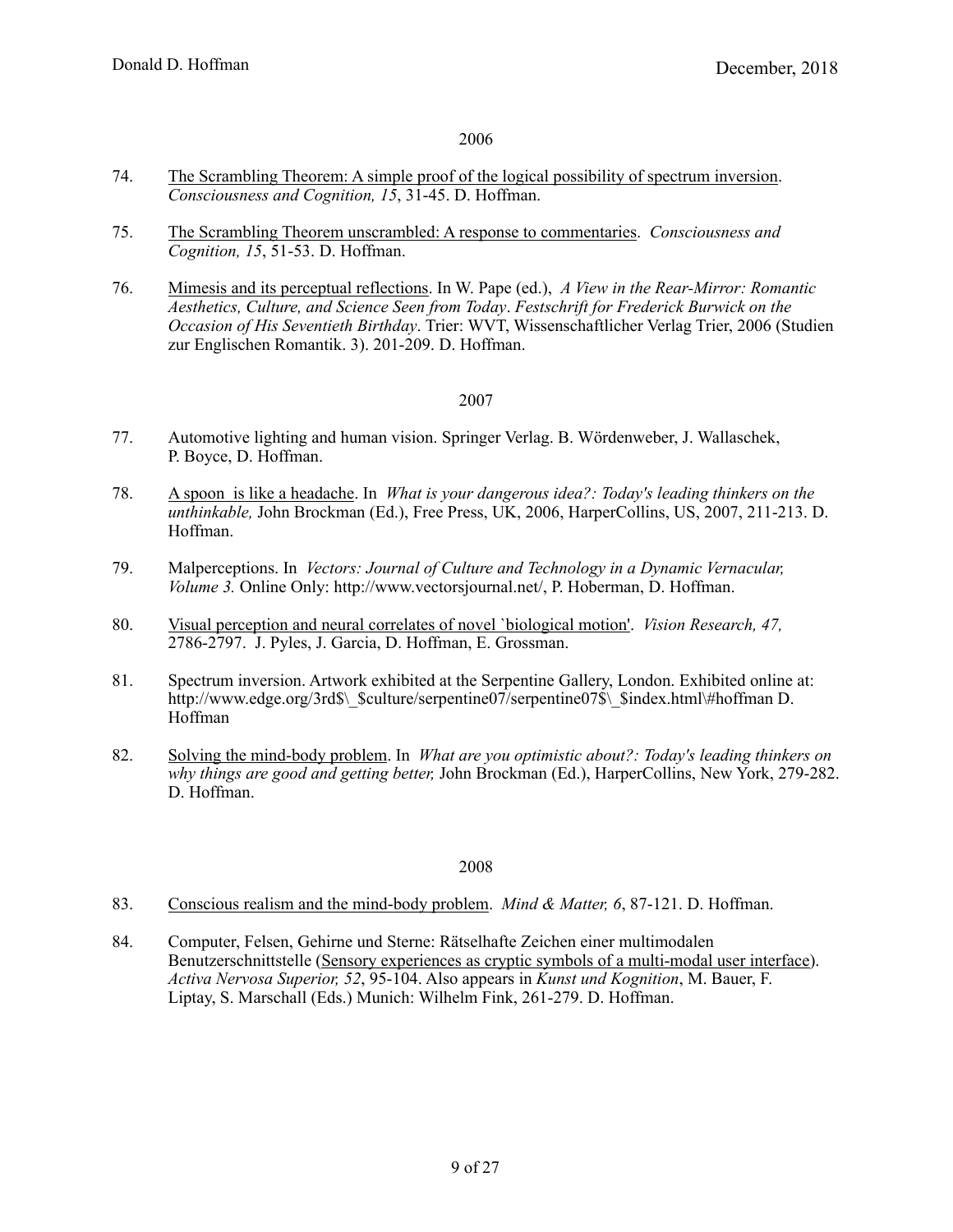- 85. [Non-veridical perception](http://edge.org/q2008/q08_1.html#hoffman). In *What have you changed your mind about?: Today's leading minds rethink everything,* John Brockman (Ed.), Harper Perennial, New York, 75-77. D. Hoffman.
- 86. [The interface theory of perception](http://cogsci.uci.edu/~ddhoff/interface.pdf). In *Object Categorization: Computer and Human Vision Perspectives,* S. Dickinson, M. Tarr, A. Leonardis, B. Schiele (Eds.), Cambridge University Press, 148-165. D. Hoffman.
- 87. [Mind and body.](http://cogsci.uci.edu/~ddhoff/HoffmanMindBody.pdf) In *The Encyclopedia of Perception*, Bruce Goldstein (Ed.), Sage Publishers, Thousand Oaks, CA, 554-555. D. Hoffman.
- 88. [Consciousness.](http://cogsci.uci.edu/~ddhoff/HoffmanConsciousness.pdf) In *The Encyclopedia of Perception*, Bruce Goldstein (Ed.), Sage Publishers, Thousand Oaks, CA, 300-304. D. Hoffman.
- 89. [Computer consciousness](http://cogsci.uci.edu/~ddhoff/HoffmanComputerConsciousness.pdf). In *The Encyclopedia of Perception*, Bruce Goldstein (Ed.), Sage Publishers, Thousand Oaks, CA, 283-285. D. Hoffman.
- 90. [Nature and consciousness.](http://cogsci.uci.edu/~ddhoff/Hoffman-90.pdf) *Mindfield Bulletin*, *1*, 1, 6-7. D. Hoffman.

# 2010

- 91. [The laptop quantum computer.](http://edge.org/q2009/q09_5.html#hoffman) In *This Will Change Everything: Ideas That Will Shape The Future.* Edited by J. Brockman. Harper Perennial, New York. 47-50. D. Hoffman.
- 92. [Human vision as a reality engine](http://cogsci.uci.edu/~ddhoff/HoffmanFABBS.pdf). In *Psychology and the Real World: Essays Illustrating Fundamental Contributions to Society*. Edited by M. Gernsbacher, R. Pew, L. Hough, and J. Pomerantz. FABBS Foundation. New York: Worth Publishers. D. Hoffman
- 93. [Learning colors](http://cogsci.uci.edu/~ddhoff/LearningColors.pdf). *[ark]: The StoJournal for Architects, 2*, 52-55. D. Hoffman. - also appears in Dutch as Kleuren Leren. *Kleurenvisie, 1*, Juli, 2011, 4-7 .
- 94. [Natural selection and veridical perceptions](http://cogsci.uci.edu/~ddhoff/PerceptualEvolution.pdf). *Journal of Theoretical Biology, 266*, 504-515. J. Mark, B. Marion, D. Hoffman.

- 95. [The sculpting of human thought](http://edge.org/q2010/q10_6.html#hoffman). In *Is the internet changing the way you think? The net's impact on our minds and future.* Edited by J. Brockman. Harper Perennial, New York. 90-92. D. Hoffman.
- 96. [Preliminary evidence that the limbal ring influences facial attractiveness](http://cogsci.uci.edu/~ddhoff/EP09137146.pdf). *Evolutionary Psychology, 9,* 137-146. D. Peshek, N. Sammak-Nejad, D. Hoffman, P. Foley.
- 97. [The construction of visual reality.](http://cogsci.uci.edu/~ddhoff/ConstructionOfVisualReality.pdf) In *Hallucinations: Research and Practice*. Edited by J.D. Blom, I. Sommer. Springer Verlag. 7-15. D. Hoffman.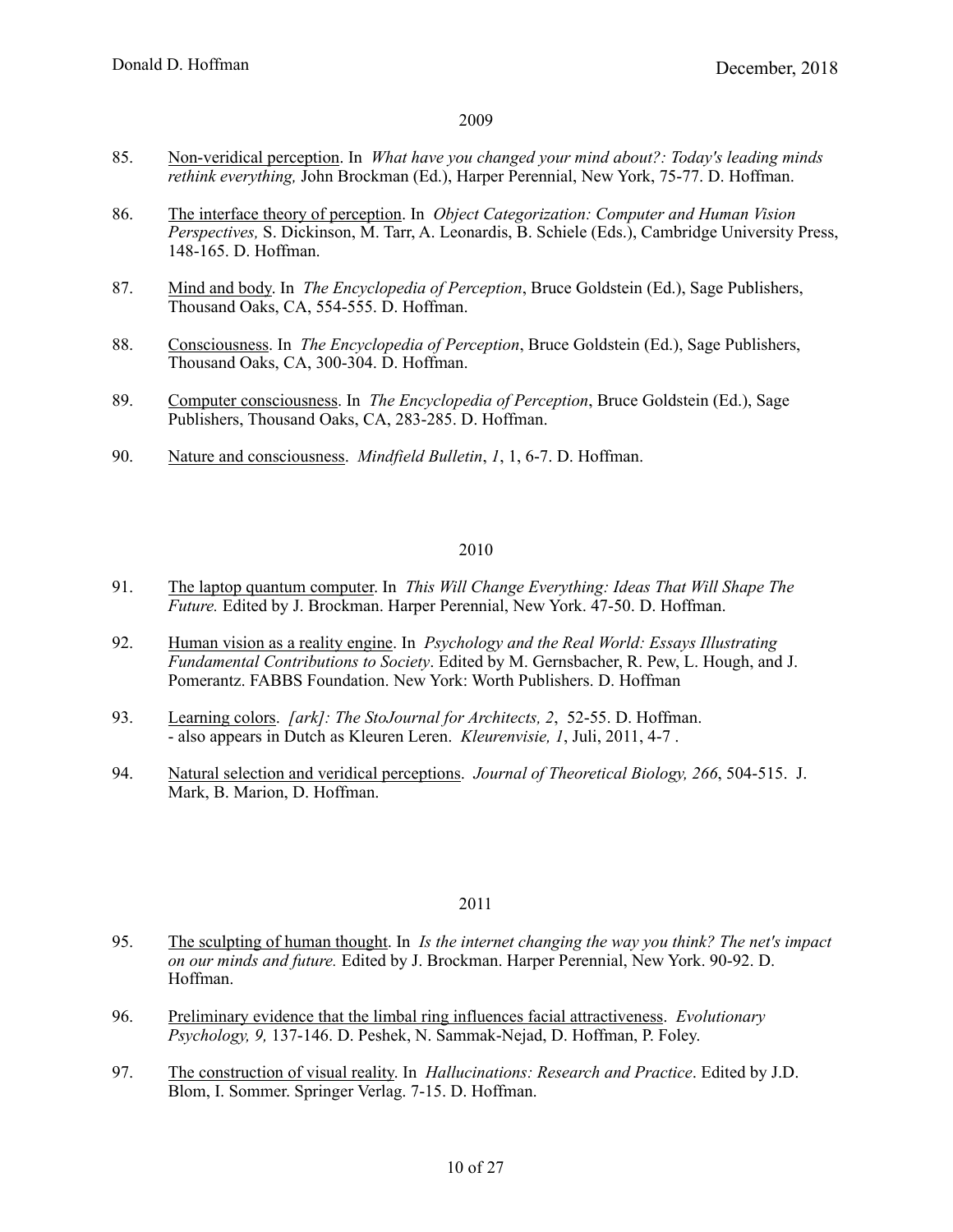- 98. [The sensory desktop](https://edge.org/response-detail/10495). In *This will make you smarter: New scientific concepts to improve your thinking.* Edited by J. Brockman. Harper Perennial, New York. 135-138. D. Hoffman.
- 99. [Computational evolutionary perception.](http://cogsci.uci.edu/~ddhoff/HoffmanSinghMarr.pdf) *Perception, 41*, 1073-1091. (Special issue in honor of David Marr.) D. Hoffman, M. Singh.

#### 2013

- 100. [Public objects and private qualia: The scope and limits of psychophysics](http://cogsci.uci.edu/~ddhoff/Albertazzi_4682_c02_main.pdf). In *The Wiley- Blackwell Handbook of Experimental Phenomenology.* L. Albertazzi (Ed.), 71-89, D. Hoffman.
- 101. [Does evolution favor true perceptions?](http://cogsci.uci.edu/~ddhoff/HoffmanSPIEPaper2013) *Proceedings of the SPIE 8651, Human Vision and Electronic Imaging XVIII,* 865104. DOI: 10.1117/12.2011609. D. Hoffman, M. Singh, J. Mark.
- 102. [Natural selection and shape perception: Shape as an effective code for fitness.](http://cogsci.uci.edu/~ddhoff/ShapeFitness.pdf) In *Shape Perception in Human and Computer Vision: An Interdisciplinary Perspective*. S. Dickinson and Z. Pizlo (Eds.), Springer, New York. 171-185. M. Singh, D. Hoffman.
- 103. [Motion and color cognition.](http://cogsci.uci.edu/~ddhoff/MotionAndColorCognition) In *The Encyclopedia of Color Science and Technology*. Edited by N.M. Moroney. Springer Verlag. D. Hoffman.

#### 2014

- 104. [Worries on the mystery of worry.](https://edge.org/response-detail/23760) In *What should we be worried about: Real scenarios that keep scientists up at night.* Edited by J. Brockman. Harper Perennial, New York. 135-138. D. Hoffman.
- 105. [Objects of consciousness,](http://journal.frontiersin.org/article/10.3389/fpsyg.2014.00577/full) *Frontiers of Psychology, 5*:577. DOI: 10.3389/fpsyg.2014.00577. D. Hoffman, C. Prakash.
- 106. [Consciousness and the interface theory of perception.](http://cogsci.uci.edu/~ddhoff/Chapter17Hoffman.pdf) In *Brain, Mind, Cosmos: The Nature of our Existence and the Universe. Chapter 17*. D. Chopra (Ed). D. Hoffman.
- 107. [The origin of time in conscious agents.](http://cogsci.uci.edu/~ddhoff/HoffmanTime.pdf) *Cosmology, 18*, 494-520. D. Hoffman.

- 108. [Truer perceptions are fitter perceptions](http://edge.org/response-detail/25450). In *This idea must die: Scientific theories that are blocking progress*. J. Brockman (Ed.). Harper Perennial, New York. 467-468. D. Hoffman.
- 109. [Human vision as a reality engine \[revised\]](http://cogsci.uci.edu/~ddhoff/FABBS_CH04a_Hoffman_2013). In *Psychology and the Real World: Essays Illustrating Fundamental Contributions to Society, Second Edition*. M. Gernsbacher and J.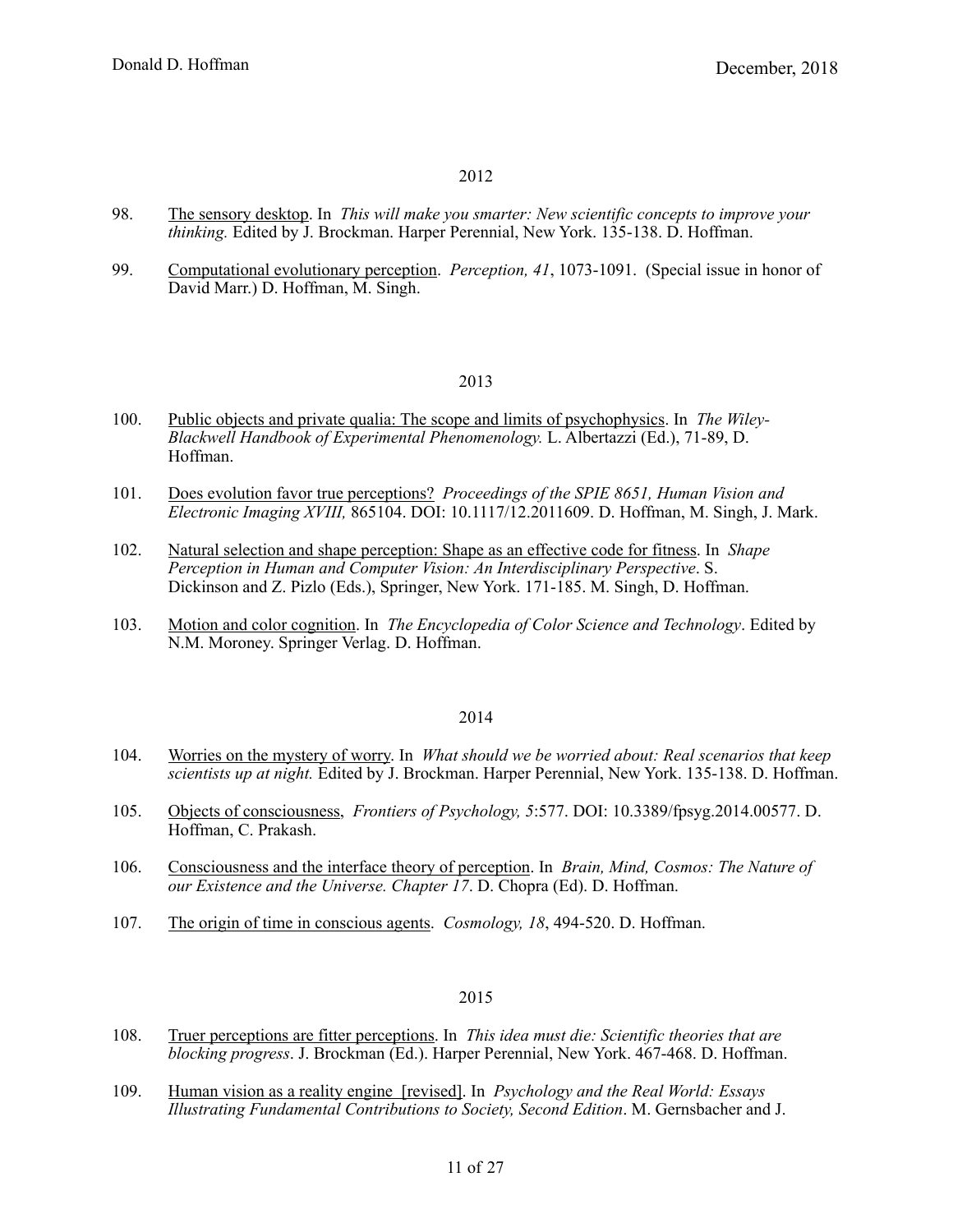Pomerantz (Eds.). Forward by Malcolm Gladwell, and Afterward by Steven Pinker. FABBS Foundation. New York: Worth Publishers. 40-47. D. Hoffman

- 110. [The interface theory of perception](http://link.springer.com/article/10.3758%2Fs13423-015-0890-8). *Psychonomic Bulletin and Review,* 22, 1480-1506. D. Hoffman, M. Singh, C. Prakash. DOI:10.3758s13423-015-0890-8.
- 111. [Probing the interface theory of perception: Replies to commentaries.](http://link.springer.com/article/10.3758%2Fs13423-015-0931-3) *Psychonomic Bulletin and Review,* 22*, 1551-1576.* D. Hoffman, M. Singh, C. Prakash. DOI: 10.3758/s13423-015-0931-3.
- 112. [Evolving AI](http://edge.org/response-detail/26036). In *What to think about machines that think*. J. Brockman (Ed). Harper Perennial, New York. 128-131. D. Hoffman.

# 2016

- 113. [On visual texture preference.](http://cogsci.uci.edu/~ddhoff/TexturePreference_2015.pdf) *Perception*, 45, 527-551. K. Stephens, D. Hoffman.
- 114. [The interface theory of perception](http://cogsci.uci.edu/~ddhoff/Hoffman_ITP_Current_Directions_Revised.pdf). *Current Directions in Psychological Science*, 25(3), 157-161. D. Hoffman.
- 115. [Illusory color spread from apparent motion.](http://cogsci.uci.edu/~ddhoff/Apparent_Motion_2016.pdf) In *The Oxford Compendium of Visual Illusions*. A. Shapiro and D. Todorovic (Eds). Oxford University Press, in press. C. Cicerone, D. Hoffman.
- 116. [Part and wholes](http://cogsci.uci.edu/~ddhoff/HoffmanPartsAndWholes.pdf). In *The Oxford Handbook of Computational Perceptual Organization*. L. Maloney, S. Gephstein, and M. Singh (Eds). Oxford University Press, in press. D. Hoffman.

- 117. [The abdication of space-time.](http://edge.org/response-detail/26563) In *[Know this:](https://www.amazon.com/Know-This-Interesting-Discoveries-Developments/dp/0062562061/ref=mt_paperback?_encoding=UTF8&me=) Today's most interesting and important scientific ideas, discoveries, and developments*. J. Brockman (Ed). New York: Harper Perennial. D. Hoffman.
- 118. [Comment on Chalmers](https://www.edge.org/conversation/david_chalmers-the-mind-bleeds-into-the-world#27263): "[The mind bleeds into the world](https://www.edge.org/conversation/david_chalmers-the-mind-bleeds-into-the-world)". The Reality Club. D. Hoffman.
- 119. [Eigenforms, interfaces and holographic encoding:](http://cogsci.uci.edu/~ddhoff/eigenforms2017.pdf) Toward an evolutionary account of objects and spacetime. *Constructivist Foundations, 12* (3), 265-274. C. Fields, D.D. Hoffman, C. Prakash, R. Prentner.
- 120. [Boundaries, encodings and paradox](http://cogsci.uci.edu/~ddhoff/eigenforms2017.pdf): What models can tell us about experience. *Constructivist Foundations, 12* (3), 284-291. C. Fields, D.D. Hoffman, C. Prakash, R. Prentner.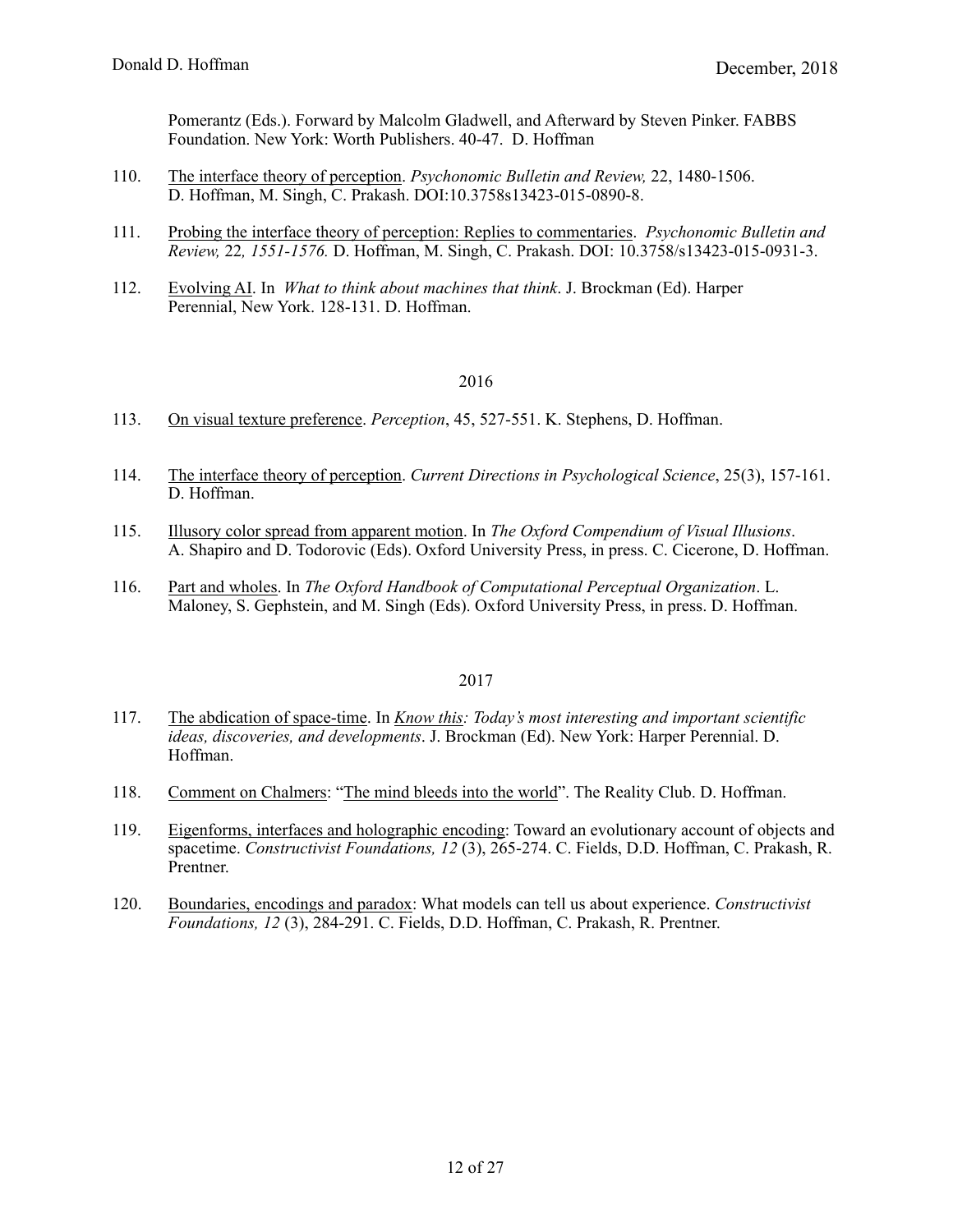- 121. [Conscious agents networks: Formal analysis and application to cognition](http://cogsci.uci.edu/~ddhoff/CA-circuits-CSR-rev.pdf). [Cognitive Systems Research,](https://www.journals.elsevier.com/cognitive-systems-research/) 47, 186-213. C. Fields, D.D. Hoffman, C. Prakash, M. Singh. <https://doi.org/10.1016/j.cogsys.2017.10.003>.
- 122. [The interface theory of perception](http://cogsci.uci.edu/~ddhoff/Hoffman-Stevens-Handbook.pdf). In *[Stevens' Handbook of Experimental Psychology](https://www.amazon.com/Experimental-Psychology-Cognitive-Neuroscience-Perception-ebook/dp/B079SSPBPW/ref=sr_1_3?s=digital-text&ie=UTF8&qid=1532392893&sr=1-3&keywords=stevens) and Cognitive Neuroscience, Fourth Edition, Volume 2: Sensation, Perception, & Attention.* Chapter 16. Wiley Press. D. Hoffman.
- 123. [The holographic principle](https://www.edge.org/response-detail/27026). In *This Idea is Brilliant*: *Lost, Overlooked and Underappreciated Scientific Concepts Everyone Should Know.* (J. Brockman, Ed), New York: Harper Perennial, 290-293. D. Hoffman.
- 124. *The Case Against Reality: Why Evolution Hid the Truth from our Eyes*. W.W. Norton. In press.
- 125. [Reality is eye candy.](http://cogsci.uci.edu/~ddhoff/RealityIsEyeCandy.pdf) In *Science and Spirituality.* New Harbinger Publications. In press.
- 126. [Review](http://cogsci.uci.edu/~ddhoff/ModalWorldsReview) of *Modal Worlds* by Whitman Richards. *Perception*. <https://doi.org/10.1177/0301006618803815>. D. Hoffman

# 2019

127. [The Case Against Reality: Why Evolution Hid the Truth from Our Eyes](https://www.amazon.com/Case-Against-Reality-Evolution-Truth/dp/0393254690/ref=sr_1_6?s=books&ie=UTF8&qid=1540324581&sr=1-6). W.W. Norton in the US and Penguin (Allen Lane) in the UK. D. Hoffman.

# Under Review

- 128. [Fitness beats truth in the evolution of perception.](http://cogsci.uci.edu/~ddhoff/FitnessBeatsTruth_apa_PBR) C. Prakash, K. Stephens, D. Hoffman, M. Singh, C. Fields.
- 129. [Why holography?](http://cogsci.uci.edu/~ddhoff/why-holography-fp_2_June_2018) C. Fields, D. Hoffman, A. Marcianò, C. Prakash, R. Prentner.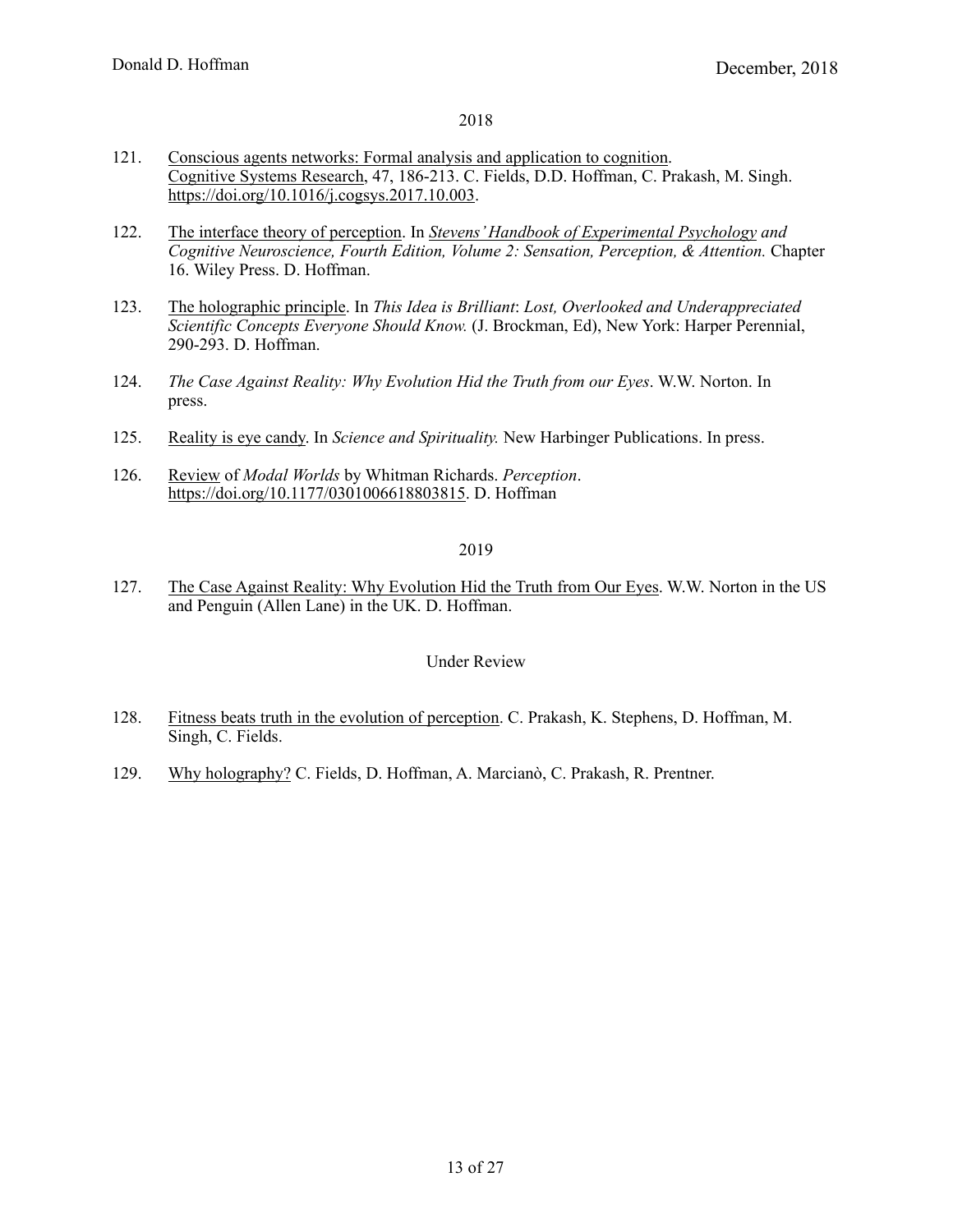# **Patents**

ANATOMY SHADING FOR GARMENTS (described in **[Video 1](https://www.youtube.com/watch?v=09F8IVLmcVg)**, **[Video 2](https://vimeo.com/180383332)**) Application Number: *U.S*. 14/517,339; *India*, 201647016544; *Japan*, 2016-549209; *Europe*, 14854060.2; *China*, 201480057348.2; *Hong Konk*, 16111999.0; *Philippines*, 12016500719; *Thailand*, 1601002132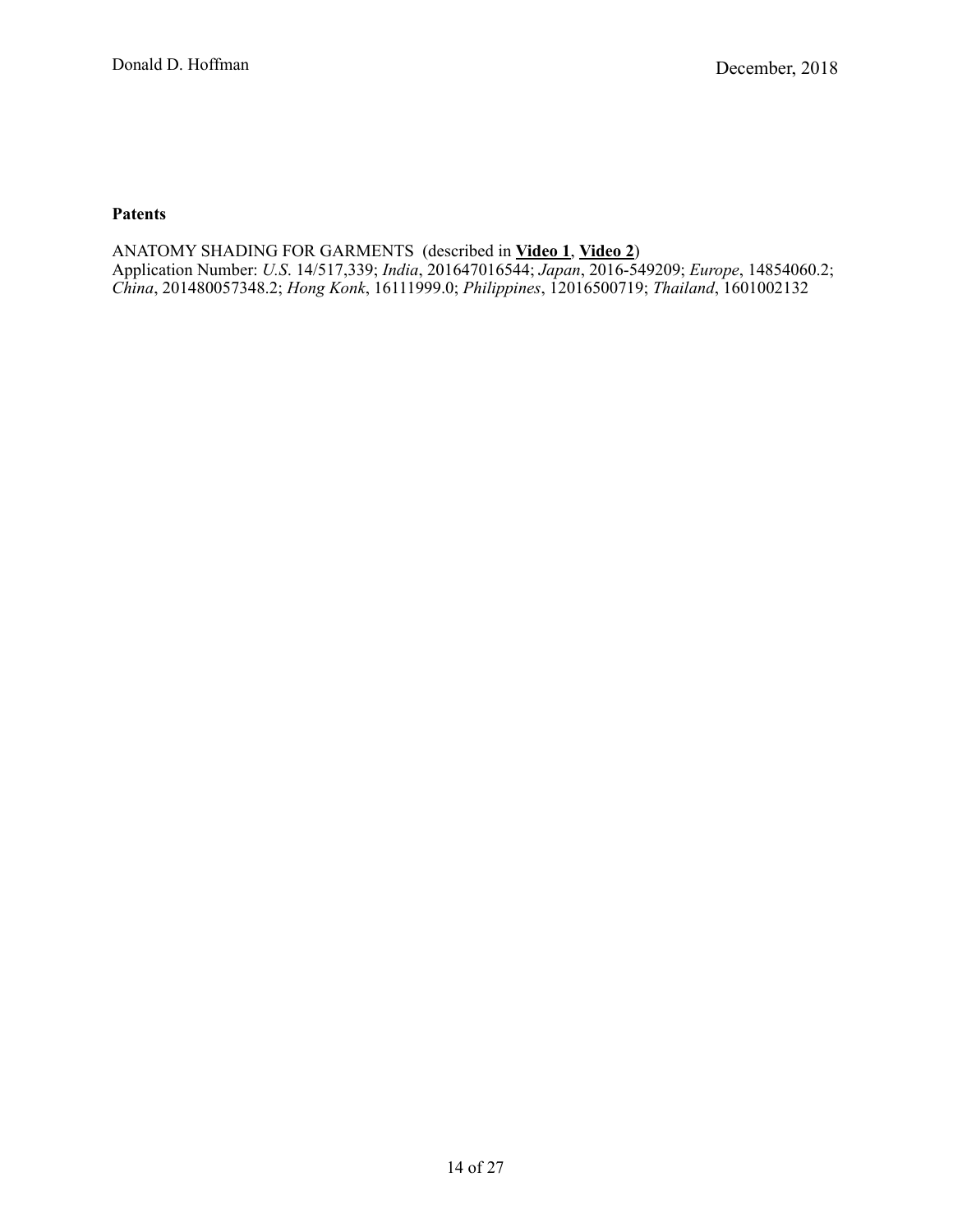| 1983 | Natural Computation. Massachusetts Institute of Technology.                                |
|------|--------------------------------------------------------------------------------------------|
|      | Recovery and Recognition of Shape. University of Oregon, Eugene.                           |
|      | Recovery and Recognition of Shape. Stanford University.                                    |
|      | Recovery and Recognition of Shape. University of California, Irvine.                       |
|      | Recovery and Recognition of Shape. Stanford Research International.                        |
|      | Recovery and Recognition of Shape. Fairchild Camera Corporation, Palo Alto.                |
| 1984 | Shape Recognition: An AI Approach. University of California, Irvine.                       |
|      | Representing Shapes. NASA Ames.                                                            |
|      | Shape Recognition. Texas Instruments Corp., Dallas.                                        |
|      | Parts of Recognition. Optical Society of America, San Diego.                               |
|      | Recovery and Recognition of Shape. Odetics Inc., Anaheim.                                  |
|      | Recovery and Recognition of Shape. Ford Aerospace, Newport Beach.                          |
|      | Vision: State of the Art. University of Arizona.                                           |
|      |                                                                                            |
| 1985 | Recovery and Recognition of Shape. California Institute of Technology.                     |
|      | Recovery and Recognition of Shape. University of California, San Diego.                    |
|      | Shape Recognition. University of California, Los Angeles.                                  |
|      | Recovery and Recognition of Shape. University of Pennsylvania, Phil.                       |
|      | Recognizing Visual Shapes. Office of Naval Research (ONR), Pasadena.                       |
|      | Perception as Inference. Event Perception Conference. Uppsala, Sweden.                     |
|      | Shape Recognition. Center for Neurobiology of Learning and Memory, UCI.                    |
| 1986 | Observer Theory. ONR Contractors Conference. Dedham, Massachusetts.                        |
|      | Parts of Recognition. Rochester Vision Conference. Rochester, NY.                          |
|      | Observer Theory. State Developmental Research Inst., Asilomar, CA.                         |
|      | Observer Theory. University of Illinois, Champagne.                                        |
|      | Parts of Shape Recognition. University of Illinois, Champagne.                             |
|      | Observer Theory. Helmholtz Club, UC Irvine.                                                |
| 1987 | Observer Theory. University of California, Berkeley.                                       |
|      | Observer Theory. American Philosophical Association, San Francisco.                        |
| 1988 | Observer Theory. ONR Contractors Meeting, UC Irvine.                                       |
|      | My Last Lecture. UC Irvine.                                                                |
|      | The Cognitive Revolution: Vision. UCLA.                                                    |
|      | Forms of Perception. Institute for Mathematical Behavioral Science, UC Irvine.             |
| 1989 | Observer Theory. Philosophy Department, UC Irvine.                                         |
|      | Marr — Ten years later. Society of Philosophy and Psychology, Tucson.                      |
|      | Empirical Tests of Formal Theories of Perception. Helmholtz Club, UC Irvine.               |
| 1990 | Empirical Tests of Formal Theories of Perception. Cognitive Science, UC                    |
|      | Irvine.                                                                                    |
|      | The Cognitive Revolution: Vision. UCLA.                                                    |
|      | Recognition of 3D Shape. International Conference on Computational and                     |
|      | Biological Models of Visual Processes. Trieste, Italy.                                     |
|      | Formal Theories of Perception. Western Psychological Association. Los Angeles.             |
| 1991 | Representing 3D Shapes for Visual Recognition. Society for Photo-Optical Instrumentation   |
|      | and Engineering: Medical Imaging V Conference. San Jose.                                   |
|      | Perception and Logic. MIT, Cambridge, Massachusetts.                                       |
|      | Representing 3D Shapes For Visual Recognition. UC Riverside.                               |
|      | The Principle of Genericity in Visual Interpretations. California Institute of Technology. |
| 1992 | Representing 3D Shapes for Visual Recognition. Rockwell Science Center, Thousand Oaks, CA. |
|      | Representing 3D Shapes for Visual Recognition. Center for High-Speed Image/Signal          |
|      | Processing, UC Irvine.                                                                     |
|      | Image Segmentation. ONR Workshop on Image Representation in Biological and Machine         |
|      | Vision, Laguna Beach.                                                                      |
|      | Recognition Polynomials. University of Southern California, Los Angeles.                   |
|      | Recognition Polynomials. Center for High-Speed Image/Signal Processing, UC Irvine.         |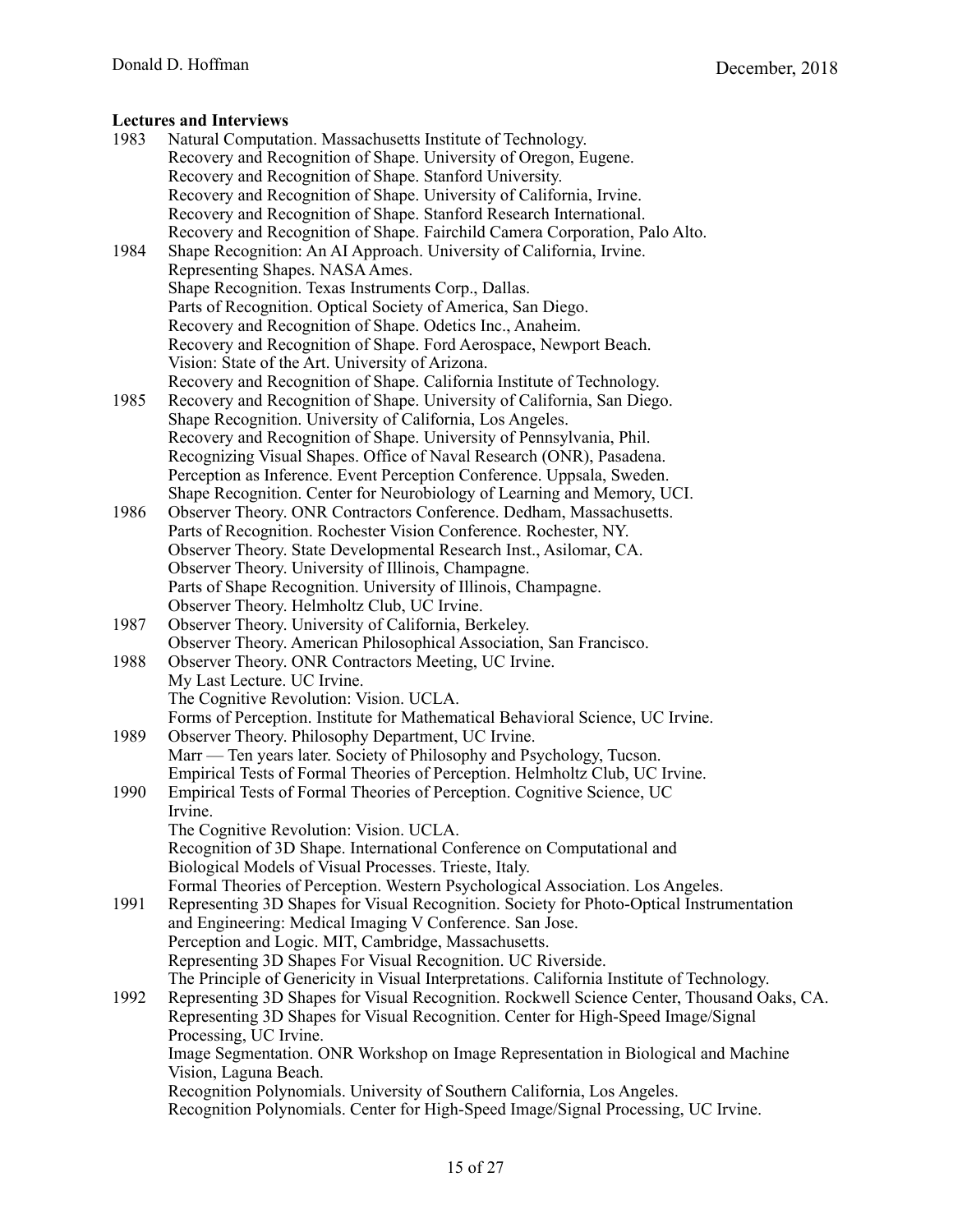| 1993 | Lebesgue Logic and the Bayesian Foundations of Observer Theory. AFOSR Workshop                                                          |
|------|-----------------------------------------------------------------------------------------------------------------------------------------|
|      | on Visual Perception: Computation and Psychophysics. Chatham, Massachusetts.                                                            |
|      | Generic Visions. Franz Hall, UCLA.                                                                                                      |
|      | Detecting and Segmenting Rigid Body Motion in Cinematic Images. School of                                                               |
|      | Engineering, UC Irvine.                                                                                                                 |
|      | Bayesian Estimation in Vision. Cognitive Sciences, UC Irvine.                                                                           |
|      | Genericity in Spatial Vision. Conference on Geometric Representations of Perceptual                                                     |
|      | Phenomena. Institute for Mathematical Behavioral Sciences, UCI.                                                                         |
|      | Genericity in Spatial Vision. Pacific Construction Management Incorporated, Long Beach.                                                 |
|      | Genericity in Spatial Vision. Department of Psychology, UC Santa Barbara.                                                               |
| 1994 | Automated Interpretation of Digital Video for IVHS. Institute for Transportation Studies                                                |
|      | and School of Engineering, UC Irvine.                                                                                                   |
|      | Eye and Virtual Reality. Department of Psychology, Arizona State University, Tempe.                                                     |
|      | Eye and Virtual Reality. Russian Academy of Science, All-Russian Institute of Scientific                                                |
|      | and Technical Information, Moscow, Russia.                                                                                              |
|      | Eye and Virtual Reality. International Symposium on Reflexive Processes, Moscow, Russia.                                                |
|      | Eye and Virtual Reality. ATR Labs, Nara, Japan.                                                                                         |
|      | Eye and Virtual Reality. Keihana Corporation, Nara, Japan.                                                                              |
|      | Eye and Virtual Reality. NTT Basic Research, Tokyo, Japan.                                                                              |
|      | Eye and Virtual Reality. University of Tokyo, Tokyo, Japan.                                                                             |
|      | Genericity in Spatial Vision. The Salk Institute, La Jolla, California.                                                                 |
|      | Unconscious Inferences and the Mind/Body Problem. Helmholtz Centennial Conference,                                                      |
|      | Kiel, Germany.                                                                                                                          |
| 1995 | Bayes and Darwin: What You See Is What You Beget. Zentrum für interdisziplinäre                                                         |
|      | Forschung, Bielefeld, Germany.                                                                                                          |
|      | Vision. College of Engineering, California State Polytechnic University, Pomona.                                                        |
|      | What You See Is What You Beget. California State University, San Bernardino.<br>Dynamic Color Spreading. Universität Freiburg, Germany. |
|      | Vision and Reality. Zentrum für interdisziplinäre Forschung, Bielefeld, Germany.                                                        |
|      | Visual Motion. Zentrum für interdisziplinäre Forschung, Bielefeld, Germany.                                                             |
| 1996 | The Creative Genius of Vision. Christian Albrechts Universit\at, Kiel, Germany.                                                         |
|      | Illusory Contours. Clarement College, Claremont, California.                                                                            |
|      | Visual Recognition. Southern California Robotics Society.                                                                               |
| 1997 | Does the Brain Create Consciousness, Or Vice Versa? Irvine                                                                              |
|      | Consciousness Conference, Laguna Beach, California.                                                                                     |
|      | Observer Theory and Quantum Theory. California State University, Long Beach, California.                                                |
| 1998 | Visual Intelligence. HNC Software, San Diego, California.                                                                               |
|      | Constructing Visual Objects. Brain and Cognitive Sciences, Massachusetts Institute of                                                   |
|      | Technology.                                                                                                                             |
|      | Constructing Visual Objects. Cognitive Science Symposium, UC Riverside.                                                                 |
|      | Visual Object Recognition. Neuroscience Symposium, The MITRE Corporation,                                                               |
|      | McLean, Virginia.                                                                                                                       |
|      | Visual Object Recognition. George Washington University, District of Columbia. (Spring)                                                 |
|      | Visual Intelligence. Graduate School of Management, UC Irvine.                                                                          |
|      | Visual Intelligence. George Washington University, District of Columbia. (Fall)                                                         |
| 1999 | Visual Intelligence. Department of Mathematics, UCLA.                                                                                   |
|      | Visual Intelligence. New England Complex Systems Institute: Managing the Complex. Boston,                                               |
|      | Massachusetts.                                                                                                                          |
|      | Visual Intelligence. Bard College. Annandale-on-Hudson, New York.                                                                       |
|      | Visual Intelligence. UC Irvine Faculty Associates.                                                                                      |
|      | Seeing Digital: The Synergy of Human Senses and Digital Technology.                                                                     |
|      | The Franke Institute for the Humanities, University of Chicago.                                                                         |
|      | Vision and Bayesian Inference. DARPA/ISO. Airlie, Virginia.                                                                             |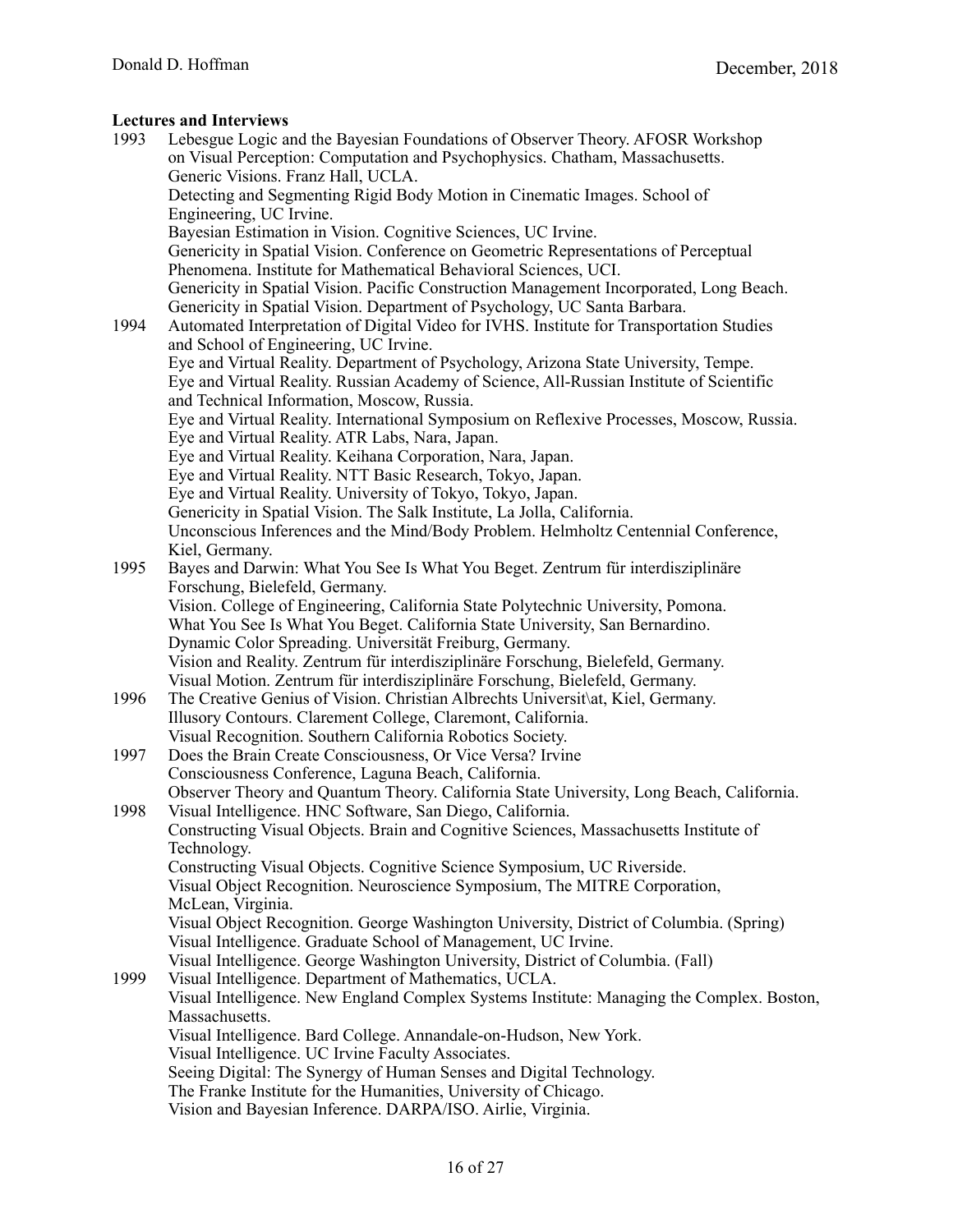- 2000 Visual Intelligence. Department of Mathematics, UCI. Visual Intelligence. Skidmore College. Saratoga Springs, New York. Face Perception. Skidmore College. Saratoga Springs, New York. Object Recognition. Skidmore College. Saratoga Springs, New York. Visual Intelligence. American Philosophical Association. Albuquerque, New Mexico. Visual Intelligence. Timberland Company. Stratham, New Hampshire. Visual Intelligence. Hedrick Hall, UCLA. 2001 Visual Intelligence. Neurosciences and Psychology, Johns Hopkins University. Independent Component Analysis and Object Detection. Boeing Aircraft, Saint Louis. Visual Intelligence. Sigma Xi Society, UC Riverside. Visual Intelligence. Skeptics Society. UCI. Mereology of Visual Form. IWVF4. Capri, Italy. Visual Intelligence. Minary Conference on Humanities and Neuroscience. Dartmouth College. 2002 Face Attention. Western Psychological Association, Irvine. Face Attention. Cognitive Sciences Conference, CSU Long Beach. Perceptions and realities. UCI UROP Symposium Keynote Address. Face Attention. Mitteleuropa Foundation Conference: The Legacy of Kanizsa, Bolzano, Italy. Visual Intelligence. The Exploration Place. Wichita, Kansas. 2003 Visual Intelligence. Regents Point, Irvine. Attention and Face Perception. American Psychological Society Annual Convention, Atlanta. Brain Imaging Studies of Face Perception. UC Irvine. 2004 Visual Intelligence. Sole Technology, Inc., Lake Forest, CA. Ellipsoidal Basis Function Networks for Classification. Navy NSWC, Panama City, Florida. Is Spectrum Inversion Possible? The Scrambling Lemma. Inst. Math. Behav. Sci., UC Irvine. Visual Intelligence. Kiel University, Germany. Is Spectrum Inversion Possible? The Scrambling Lemma. Kiel University, Germany. Visual Intelligence. Paderborn University-Hella LLAB Summerschool, Germany. 2005 Visual Intelligence. Social Sciences Dinner Club, UCI. Visual Intelligence. Annenberg House, USC. Ellipsoidal Basis Function Networks for Classification. Boeing Aircraft, St. Louis. Visual Intelligence. Ophthalmology Grand Rounds, UCI Medical Center, Orange, CA. Neural Nets for Detection and Classification. Lockheed Martin, Long Island, NY. Perception and Reality. Soka University, Aliso Viejo, CA. Human Vision and Automotive Lighting. Paderborn University-Hella LLAB Summerschool, Germany. 2006 Perception, Evolution, and the Mind-Body Problem. Psychology Students Association, UCI. Visual Intelligence. FUSION Conference, UCI. Visual Intelligence. Campus Village Student Housing, UC Irvine. Visual Intelligence. Regents Scholars Association, UCI. Perception, Evolution, and the Mind-Body Problem. Future Salon, UCLA. Conscious Realism. Toward a Science of Consciousness Conference 2006. Tucson. Perception Evolution, and the Mind-Body Problem. Soka University, Aliso Viejo, CA. Perception Evolution, and the Mind-Body Problem. Brain Cognitive Sciences, MIT. Perception Evolution, and the Mind-Body Problem. Inst. Math. Behav. Sci., UC Irvine. Visual Intelligence. Bahai Conference on Evolution of Consciousness. San Francisco. Human Vision and the Physical World. Paderborn University-Hella LLAB Summerschool, Germany. Physics From Consciousness. Inst. Math. Behav. Sci., UC Irvine. Niche, User Interface, and Interstellar Communication. American Anthropological Association, San Jose.
	- Would ETI Understand Our Pictures? SETI Institute, Mountain View, CA.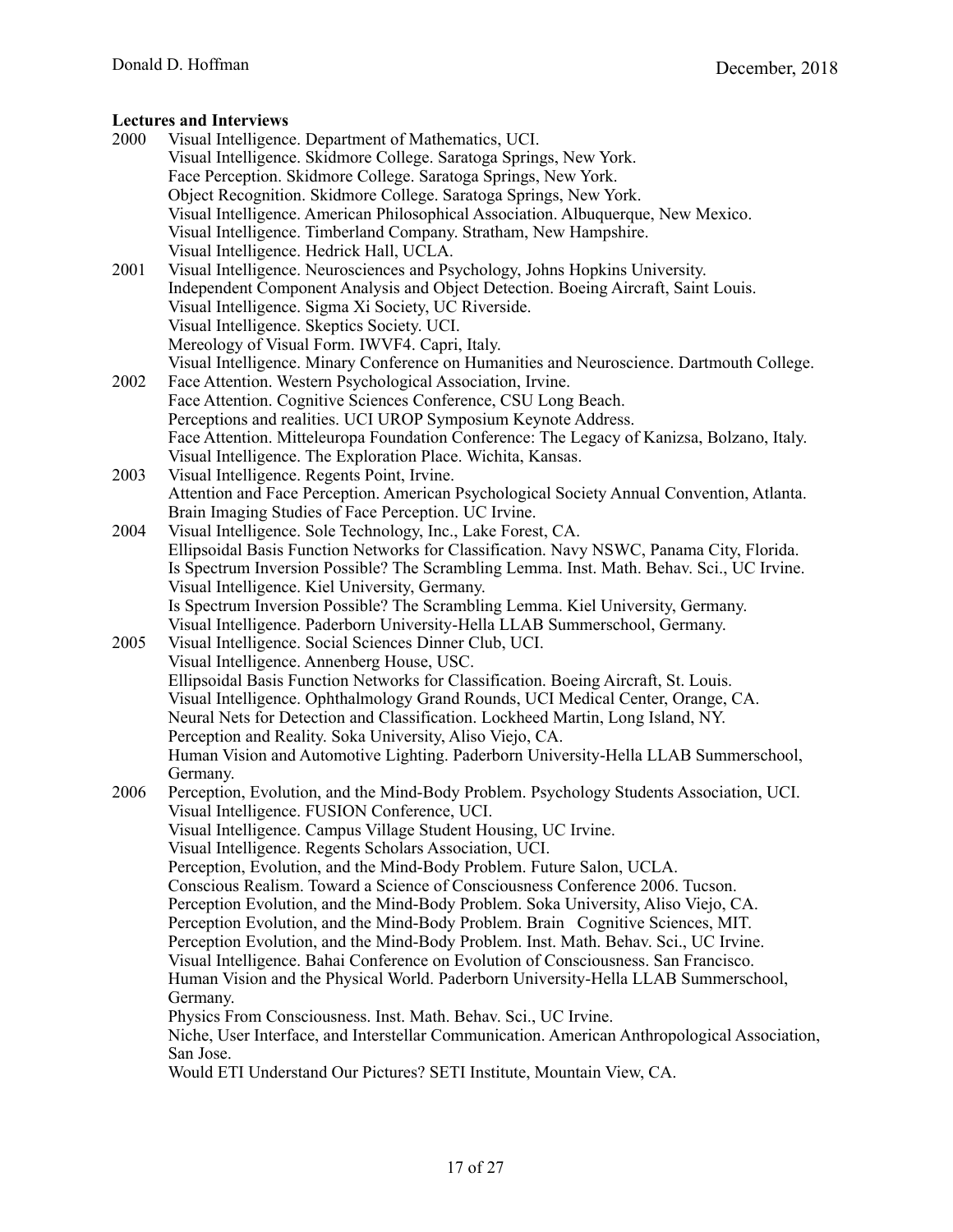- 2007 Vision and the World. Perception of Perception Conference, Exposition Park, USC. Visual Intelligence. Perception of Perception Conference, Velaslavasay Panorama, USC. The User-Interface Theory of Perception. Humanitech Conference on Text Image, UCI. Conscious Realism. Philosophy of Science Quarterly Lecture Series, UCI. Conscious Realism. News 21, Annenberg School for Communication, USC. Interstellar Communication. Society for Psychological Anthropology, Manhattan Beach, CA. Perception as a User Interface. Visualization in Scientific Practice Conf., University of Toronto. Enhanced EBF Networks for ARPDD. Office of Naval Research, Arlington, VA. Vision and Perception. UCI Eye Institute 2nd Annual Collaboration Colloquium.. Perception and Consciousness. Psychology Students Association, UCI. Neural Nets for Detection and Classification. Lockheed Martin, Long Island, NY. Consciousness Is Fundamental. Five day workshop. Esalen Institute, Big Sur, CA. Visual Intelligence. Arroyo Vista Student Housing, UC Irvine. 2008 Visual Intelligence. Campus Village Student Housing, UC Irvine. Automated Periscope Detection Using Radar. Naval Research Labs, Washington, DC. Visual Intelligence. Regents Scholars Association, UCI. Visual Intelligence. VF Corporation. The Presidio, San Francisco. Visual Perception of Objects and Events. HumaniTech Events Web Conference, UCI. EBF Networks for ARPDD. Naval Research Labs, Washington, DC. [Quantum Cognitive Science](https://www.youtube.com/watch?v=L-qkQ86fXIs). Inst. Math. Behav. Sci., UC Irvine. Visual Intelligence. VF Outdoor, Inc. San Leandro, CA. Particle Filters for Geophysical Aided Navigation. Lockheed Martin, Long Island, NY. Consciousness Is Fundamental. Five day workshop. Esalen Institute, Big Sur, CA. The User Interface Theory of Perception. Waldzell Meeting, Melk Abbey, Austria. Consciousness Is Fundamental. Waldzell Meeting, Melk Abbey, Austria. Visual Intelligence. VF Corporation Marketing Summit, Greensboro, North Carolina. The Interface Theory of Perception. Universita ca'Foscari Venezia, Venice, Italy. 2009 Automated Periscope Discrimination Using Radar. Naval Research Labs, Washington, DC. How Do We See? How Can We Visualize? Center for Transformative Scholarship, USC. The Interface Theory of Perception. Psychology Department, UC Santa Barbara. The Interface Theory of Perception. Mellon Workshop on Science and the Arts, UC Riverside. Visual Intelligence Marketing. Procter Gamble, Mind Matters\/ Meeting. Cincinnati, Ohio. Consciousness. Parapsychological Association. University of Washington, Seattle. Vision Science. VF Corporation, Greensboro, North Carolina. Mind, Emotion, Connection. Workshop (with Rupert Sheldrake). Esalen, Big Sur, CA. Interface Theory of Perception. Inside Edge Foundation for Education, University Club, UCI. The Interface Theory of Perception. Psychology Department, UC San Diego. 2010 Research in Psychology. Psychology Student Association, UC Irvine. Visual Intelligence: How We Create What We See. Irvine Presbyterian Church. Visual Intelligence. VF Jeanswear, Kansas City, Kansas. Visual Attention. VF Jeanswear, Kansas City, Kansas. Natural Selection and Veridical Perception. Inst. Math. Behav. Sci., UC Irvine. Artificial Neural Networks for ARPDD. Naval Research Labs, Washington, DC. Interface Theory of Perception. International Remote Viewing Conference. Las Vegas, NV. Mind, Emotion, Connection. Workshop (with Rupert Sheldrake). Esalen, Big Sur, CA. Evolution of Shape Perception. Shape Workshop, Europ. Conf. Comput. Vis. Crete, Greece.
	- Evolutionary Psychology of Attractiveness. VF Corp. Workshop. Beverly-Wilshire, LA.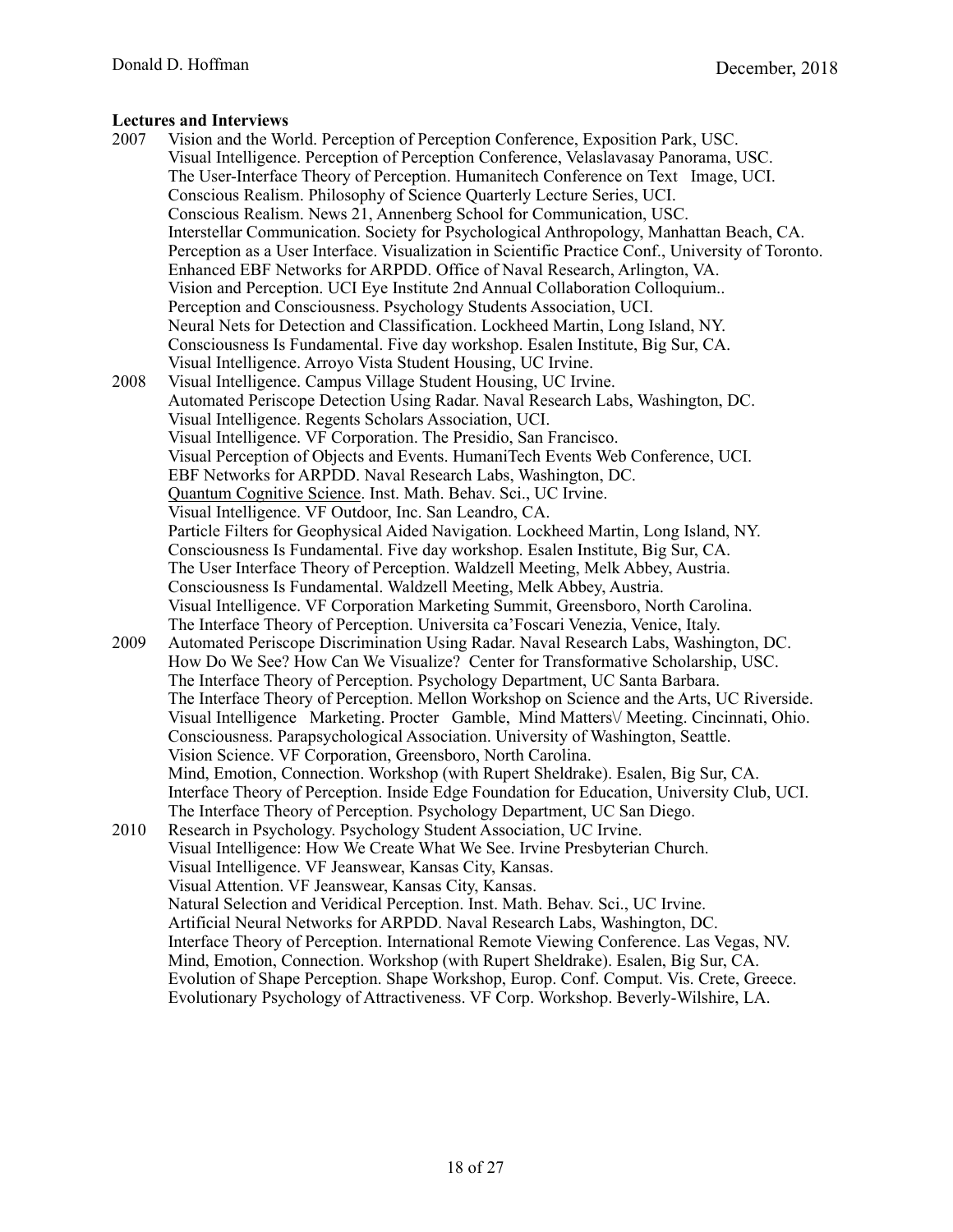| 2011 | Artificial Neural Networks for ARPDD. Naval Research Labs, Washington, DC.                 |
|------|--------------------------------------------------------------------------------------------|
|      | How the mind creates the visual world. UCI CEO Roundtable Retreat. Carmel Valley, CA.      |
|      | Face Perception. Procter & Gamble, Colerain Township, Ohio.                                |
|      | Color Vision. Procter & Gamble, Mason, Ohio.                                               |
|      | Visual Science. Procter & Gamble, Cincinnati, Ohio.                                        |
|      |                                                                                            |
|      | Evolutionary Psychology. Procter & Gamble, Cincinnati, Ohio.                               |
|      | Visual Attention. Procter & Gamble, Cincinnati, Ohio.                                      |
| 2012 | Visual Intelligence. American Association of University Women, Dana Point, CA.             |
|      | Vision in Light of Evolution. Inst. Math. Behav. Sci., UC Irvine.                          |
|      | Visual Intelligence. Regents Point, Irvine CA.                                             |
| 2013 | Does Evolution Favor True Perceptions? Keynote Talk, SPIE HVEI Conference, San Francisco.  |
|      | Quantum Game Theory. Quantum Thinking Conference. Inst. Math. Behav. Sci., UC Irvine.      |
|      | Perception, Evolution, Quantum Measurement. Quantum Thinking Conference. IMBS, UCI.        |
|      | The Interface Theory of Perception. Perception and Action in Immersive Worlds,             |
|      | Symposium of the Association for the Scientific Study of Consciousness, 17, San Diego.     |
|      | Vision Science and Attractiveness. Wrangler Corporation. Greensboro, NC.                   |
|      | Vision Science and Attractiveness. VF Corporation. Greensboro, NC.                         |
|      | Consciousness and the Interface Theory of Perception. Sages & Scientists Symposium,        |
|      | Chopra Foundation, Costa del Sol, Carlsbad, CA.                                            |
|      | Consciousness and the Interface Theory of Perception. SAND Conference, San Jose.           |
|      | Evolutionary Psychology. 7 For All Mankind, Los Angeles.                                   |
|      | Vision Science. 7 For All Mankind, Los Angeles.                                            |
|      | Is Consciousness Ultimate Reality?, Closer To Truth, PBS.                                  |
|      | Does Human Consciousness Have Special Purpose?, Closer To Truth, PBS.                      |
|      | What Is Consciousness? Closer To Truth, PBS.                                               |
|      | Quantum Physics of Consciousness. Closer To Truth, PBS.                                    |
|      | When Brains Go Bad. Closer To Truth, PBS.                                                  |
|      | Computational Theory of the Mind. Closer To Truth, PBS.                                    |
|      | Does Consciousness Cause the Cosmos? Closer To Truth, PBS.                                 |
|      | Can Religion Survive Science? Closer To Truth, PBS.                                        |
|      | Does Evolutionary Psychology Describe Mind? Closer To Truth, PBS.                          |
|      | Why Did Consciousness Emerge? Closer To Truth, PBS.                                        |
|      | How Do Human Brains Function? Closer To Truth, PBS.                                        |
|      | Is Consciousness Ultimate Reality? Closer To Truth, PBS.                                   |
| 2014 | Conscious Agents: A Formal Theory of Consciousness, Cognitive Sciences, UC Irvine.         |
|      | Conscious Agents: A Formal Theory of Consciousness, Plenary talk,                          |
|      | Towards a Science of Consciousness Conference, Tucson.                                     |
|      | Consciousness Chronicles 4. TSSC, Tucson.                                                  |
|      | Vision and Evolution. Lee Jeans. Kansas City.                                              |
|      | Vision and Evolution. 7 For All Mankind, Los Angeles.                                      |
|      | Entangling Conscious Agents. SAND Conference, San Jose.                                    |
|      | Dissecting Free Will. SAND Conference, San Jose.                                           |
|      | Theory of Consciousness. SAND Conference, San Jose.                                        |
|      | Brain Activity, Perception, and Conscious Experience. SAND Conference, San Jose.           |
|      | Evolution of Perceptions, SAND Conference, San Jose.                                       |
|      | Conscious Agents: A Formal Theory of Consciousness, Mathematics Dept., CSU San Bernardino. |
|      |                                                                                            |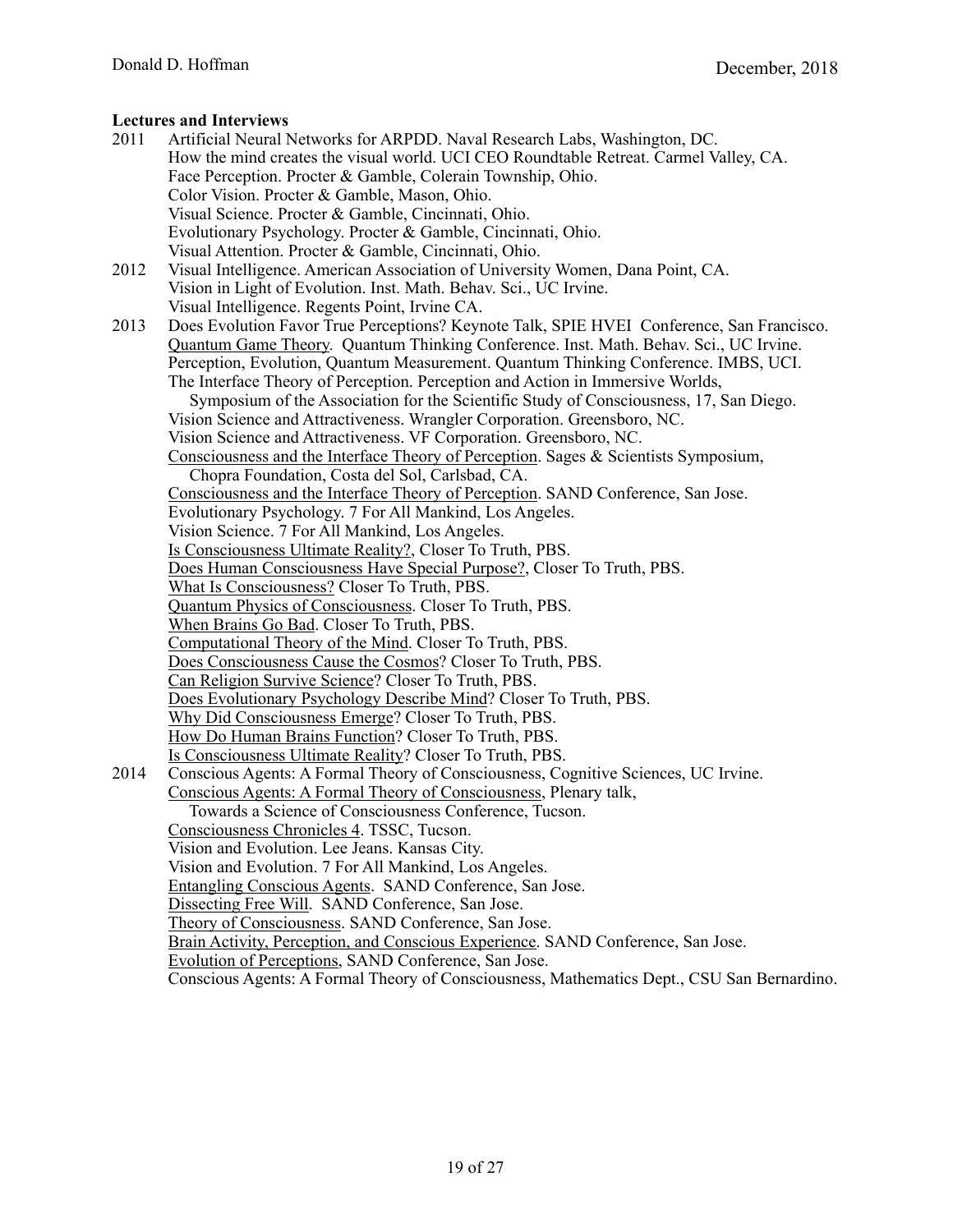2015 [Do We See Reality As It Is?](http://go.ted.com/bkvy) TED 2015, Vancouver. [Season 6, Episode 6: Can we handle the truth?](https://itunes.apple.com/us/tv-season/through-the-wormhole-with-morgan-freeman-season-6/id984631343), *Through the Wormhole With Morgan Freeman*. The Interface Theory of Perception, The Jacob Marschak Interdisciplinary Colloquium on Mathematics in the Behavioral Sciences, UCLA. Interview: [Do We See Reality As It Is](https://www.suzannahscully.com/full-episodes/archives/07-2015)? The Cosmos In You Podcast. Evolution of Consciousness. Disney Imagineering Ideation Summit. Glendale, CA. Visual Intelligence. Newport-Irvine Rotary Club, UC Irvine. Do We See Reality? GITEX 2015, Dubai, United Arab Emirates. [Conscious Agents](https://www.youtube.com/watch?v=7E-MwJgy2lI). Science and Nonduality (SAND) Conference, San Jose. [How Close Is Science to Understanding Consciousness](http://scienceandnonduality.com/?post_type=post&p=91385)? Panel. SAND, San Jose. Vision, Evolution, and Design. VF MAX Conference. Chicago. [Do We See Reality?](https://www.youtube.com/watch?v=M73IAFStYpU) [Ciudad de las Ideas.](http://www.ciudaddelasideas.com/ponentes.php) Puebla, Mexico. Vision, Evolution, and Design. Lucy, a VF Company. Alameda, CA. Interview: [The interface theory of perception](http://meaningoflife.tv/videos/32997). The Wright Show. Interview: [Alien Communication](http://www.byuradio.org/episode/ecfdaddb-e26e-4cba-aae5-0f95fd29d33b?playhead=4530&autoplay=true). BYU Radio, Top of Mind with Julie Rose. Review: [Do We Perceive Reality As It Is?](https://www.scientificamerican.com/article/did-humans-evolve-to-see-things-as-they-really-are/) *Scientific American*, with Michael Shermer. 2016 Interview: Perception and Consciousness. Blab Interview. Interview: [The Evolutionary Argument Against Reality.](https://www.quantamagazine.org/20160421-the-evolutionary-argument-against-reality/) [Quanta Magazine](https://www.quantamagazine.org): [Amanda Gefter](http://www.amandagefter.com) Interview: [The Case Against Reality.](http://www.theatlantic.com/science/archive/2016/04/the-illusion-of-reality/479559/?utm_source=SFFB) [The Atlantic](http://www.theatlantic.com): [Amanda Gefter.](http://www.amandagefter.com) [Twitterstorm.](https://twitter.com/search?q=http%3A%2F%2Fwww.theatlantic.com%2Fscience%2Farchive%2F2016%2F04%2Fthe-illusion-of-reality%2F479559%2F&src=typd) Interview: [The World Is An Illusion](http://www.businessinsider.com/the-evolutionary-argument-against-reality-2016-5). [Business Insider](http://www.businessinsider.com): [Amanda Gefter](http://www.amandagefter.com) Do We See Reality? Irvine Valley College, Psi Beta. Interview: [Reality Is Nothing Like You See.](http://www.scpr.org/programs/airtalk/2016/05/02/48470/reality-is-nothing-like-what-you-think-says-uci-ne/) National Public Radio, Airtalk. Interview: [A New Understanding of Reality.](http://www.growbigalways.com/episodes/donald-hoffman) Grow Big Always, Podcast. Interview: [Do We See Reality?](http://www.podcastgarden.com/episode/professor-donald-d-hoffman_85049) Drew Carson Podcast. The interface theory of perception. Dept. of Psychology, University of Nevada, Reno. Interview: [What if evolution bred reality out of us?](http://www.npr.org/sections/13.7/2016/09/06/492779594/what-if-evolution-bred-reality-out-of-us) National Public Radio, with Adam Frank. Interview: [The reality of survival.](http://www.wired.co.uk/article/the-reality-of-survival) *Wired Magazine*, with Kathryn Nave. Do We See Reality? [The Nantucket Project,](https://www.nantucketproject.com) Nantucket, MA. Interview: [Is Reality Just Perception?,](http://www.cbc.ca/radio/spark/330-reality-isn-t-real-utopia-is-creepy-1.3792237/is-reality-just-perception-1.3792989) CBC Radio, Spark with Nora Young. Interview: [Human Perception](http://kboo.fm/media/digital-divide-donald-hoffman-102016). Portland KBOO Radio, The Digital Divide, with Rabia Yeaman. The interface theory of perception. Chapman University, Orange, CA. [The Death of Spacetime and Birth of Conscious Agents](https://www.youtube.com/watch?v=oadgHhdgRkI&feature=youtu.be). [SAND,](https://www.scienceandnonduality.com) San Jose. Review: [Is Reality An Illusion?](http://www.dailymail.co.uk/sciencetech/article-3718312/Is-reality-ILLUSION-Scientist-says-living-computer-simulation-controlled-evil-genius.html) The Daily Mail, UK. Interview: Extraterrestrials and Hollywood. Cheddar Life. Review: [We Survive Because Reality May Be Nothing Like We Think It Is](http://bigthink.com/robby-berman/we-survive-because-reality-may-be-nothing-like-we-think-it-is). [Big Think](http://bigthink.com). Review: [Donald Trump Rejects Reality? That Might Make Him a Great President.](http://www.oregonlive.com/today/index.ssf/2016/12/donald_trump_rejects_reality_t.html) [Oregon Live.](http://www.oregonlive.com/#/0) Interview: [Questioning The Nature of Reality.](https://youarenotsosmart.com/2016/12/02/yanss-090-questioning-the-nature-of-reality-with-cognitive-scientist-donald-hoffman/) [You Are Not So Smart Podcast.](https://youarenotsosmart.com)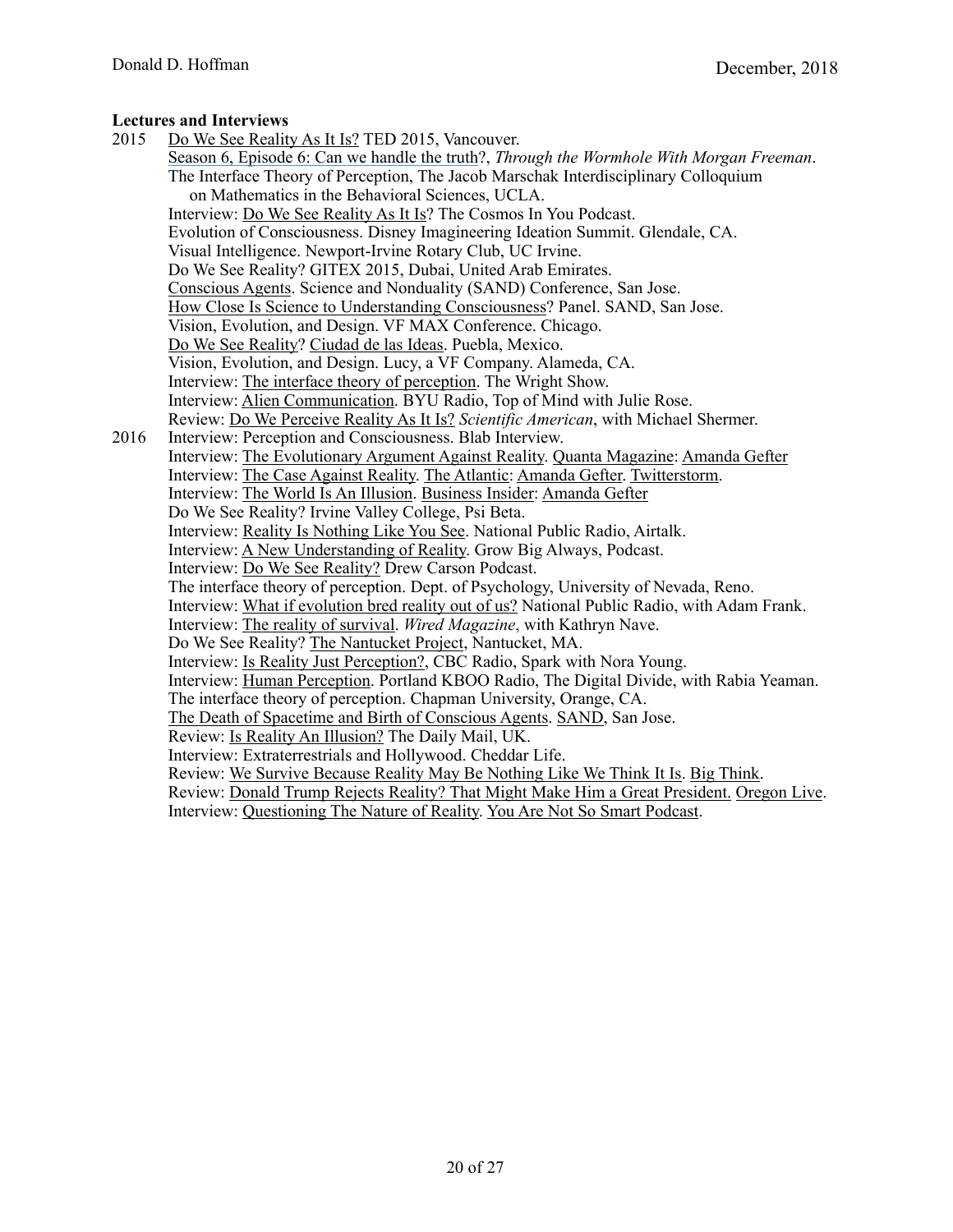| 2017 | Interview: What is Consciousness? The Biggest Questions Podcast Series, Tony Sobrado.                                         |
|------|-------------------------------------------------------------------------------------------------------------------------------|
|      | The Interface Theory of Perception. Center for Mind and Brain, UC Davis.                                                      |
|      | The Case Against Reality. USC School of Law Intellectual Property Institute, Santa Monica.                                    |
|      | Seriously but not literally: A roundtable discussion. USC School of Cinematic Arts, Los Angeles.                              |
|      | The Case Against Reality. USC School of Cinematic Arts, Los Angeles.                                                          |
|      | Interview: MindGamers Movie—Reality: The ultimate mind game. CNN.                                                             |
|      | Interview: The Case Against Reality. Michael Covel Podcast.                                                                   |
|      | Interview: The Case Against Reality. Alex Starr Podcast.                                                                      |
|      | Mill, Mind and Monad: Leibniz and the Problem of Consciousness. The Leibniz Campus Lecture.                                   |
|      | Leibniz Universität Hannover. Poster. Venue.                                                                                  |
|      | Interview: The digital human. BBC Radio, with Aleks Krotoski. Starting at 08:00.                                              |
|      | The Case Against Reality. UCI School of Social Sciences Dean's Leadership Society, Bel Air Bay                                |
|      | Club, Pacific Palisades, CA.                                                                                                  |
|      | Interview: The mind of the universe. Dutch Public TV. Ten shows featuring thirty scientists.                                  |
|      | How We Think We Think. American Society for Cybernetics Conference. Salem, MA.                                                |
|      | Interview: Perception and Reality. The Astral Hustle Podcast, with Cory Allen.                                                |
|      | Interview: The Case Against Reality. Third Eye Drops Podcast, with Michael Phillip.                                           |
|      | Interview: Do We Perceive Reality? Patterson in Pursuit Podcast, with Steve Patterson.                                        |
|      | The case against a physical basis for consciousness (starting 54:40).                                                         |
|      | The Mindscience of Reality Symposium. University of Pisa, Italy.                                                              |
|      | Photograph with Dalai Lama. Article on Dalai Lama's website.                                                                  |
|      | Interview: Consciousness and Physics. The Metaprogramming Podcast, with Erick Godsey.                                         |
|      | Interview: The psychology of gold and why it has that allure. CNN, with Puja Bhattacharjee.                                   |
|      | Symmetry Does Not Entail Veridicality. Institute for Mathematical Behaviors Sciences, UC                                      |
|      | Irvine. Conference: Symmetry and Invariance in the Natural and Behavioral Sciences.                                           |
|      | Interview: How your eyes trick your mind. RedBull M1NDG4M3RS.                                                                 |
|      | When Human Science Lifts Human Spirit. SAND, San Jose.                                                                        |
|      | Interview: Science & Spirituality: Synergy or Disconnect? A Dialogue with Deepak Chopra,                                      |
|      | SAND, San Jose.                                                                                                               |
| 2018 | The Case Against a Physical Origin of Consciousness. 12th Swiss Biennial on Science, Technics                                 |
|      | and Aesthetics, Lucerne, Switzerland.<br>The Case Against a Physical Origin of Consciousness. Physical Chemistry departmental |
|      | colloquium, ETH Zürich, Switzerland.                                                                                          |
|      | Interview: Is Reality Real? Sufi: Journal of Mystical Philosophy and Practice, David Wright.                                  |
|      | A Universe of Consciousness? D4 Top Event, D4 Business Village, Lucerne, Switzerland.                                         |
|      | We Don't See Reality. Act Out! A Dialogue with Eleanor Goldfield. Video on Youtube.                                           |
|      | The Case Against a Physical Origin of Consciousness. Plenary. IEEE Aerospace Conference.                                      |
|      | Big Sky, Montana.                                                                                                             |
|      | Rethinking Reality. Think, Grow Podcast, with Ruben Chavez.                                                                   |
|      | The Interface Theory of Perception. Swarthmore College, Swarthmore, PA.                                                       |
|      | The Case Against Reality. University of Alabama, Tuscaloosa, AL.                                                              |
|      | Reality Isn't. After On Podcast, with Rob Reid.                                                                               |
|      | Webinar: The Mystery of Consciousness. Science and NonDuality.                                                                |
|      | Perception and Representation. Department of Cognitive Science. UC San Diego.                                                 |
|      | Interview: Piercing the Veil of Reality. Third Eye Drops Podcast, with Michael Phillip.                                       |
|      | Interview: What If We're Wrong About Reality? Incident Report, Dr. Zubin Damania.                                             |
|      | Also online here.                                                                                                             |
|      | Interview: The Nature of Consciousness. Re:thinking Podcast, Zack Baker.                                                      |
|      | Interview: Have you ever questioned the nature of your reality? Ars Technica.                                                 |
|      | Interview: Nothing is real except for object impermanence. Ars Technica.                                                      |
|      | Interview: The oddly divisible nature of consciousness. Ars Technica.                                                         |
|      | Interview: How Quantum Mechanics Lets Us See, Smell and Touch. Discover Magazine.                                             |
|      | Interview: Why Everything You Know Is Not Real. Love University, Alex Avila.                                                  |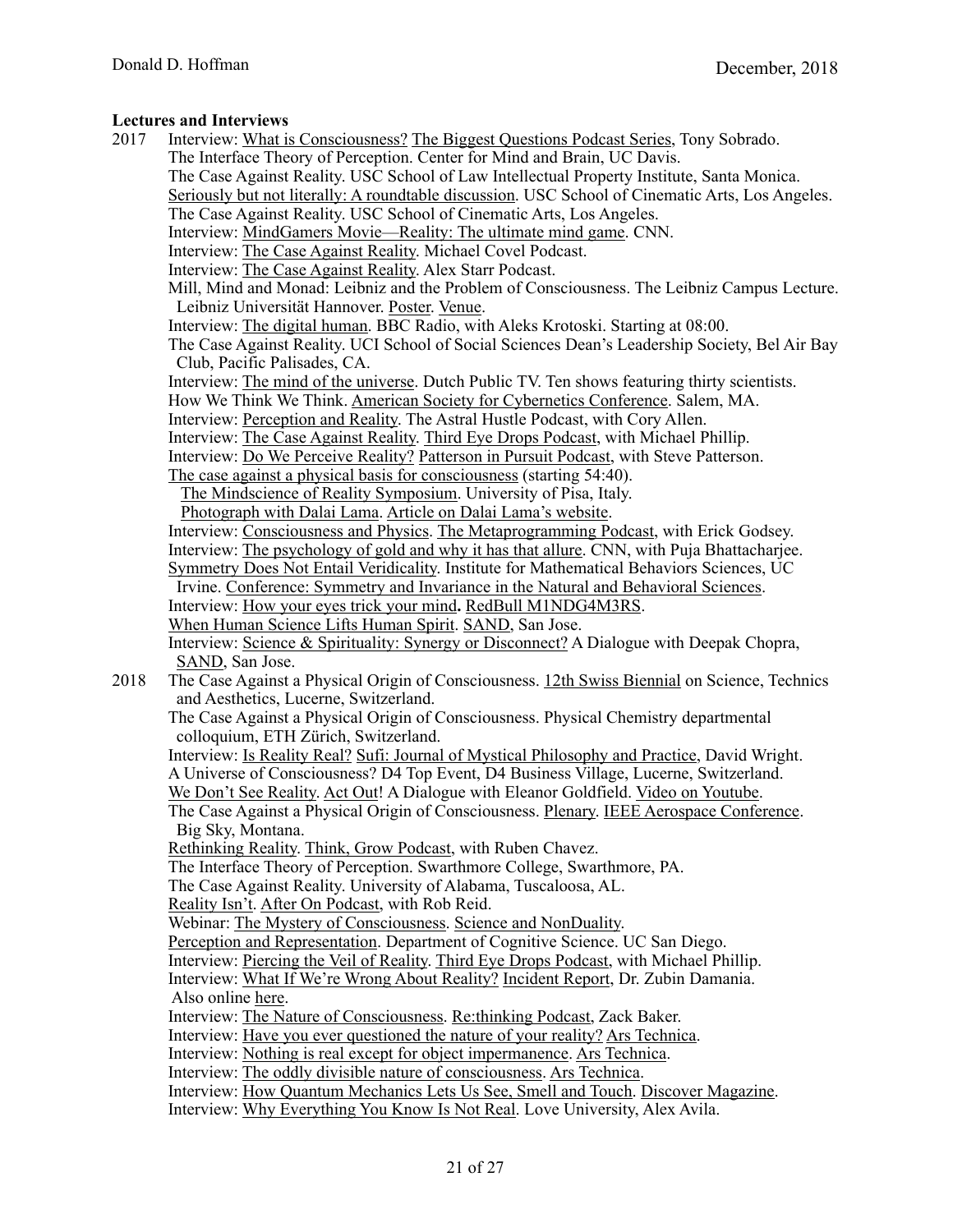2018 [Dreaming with Eyes Open:](http://visionsandvoices.usc.edu/events/listing.php?event_id=1297433) The Art, Histories, Philosophies, and Practices of Virtual Reality. University of Southern California, [Visions & Voices](http://visionsandvoices.usc.edu), The Arts and Humanities Initiative.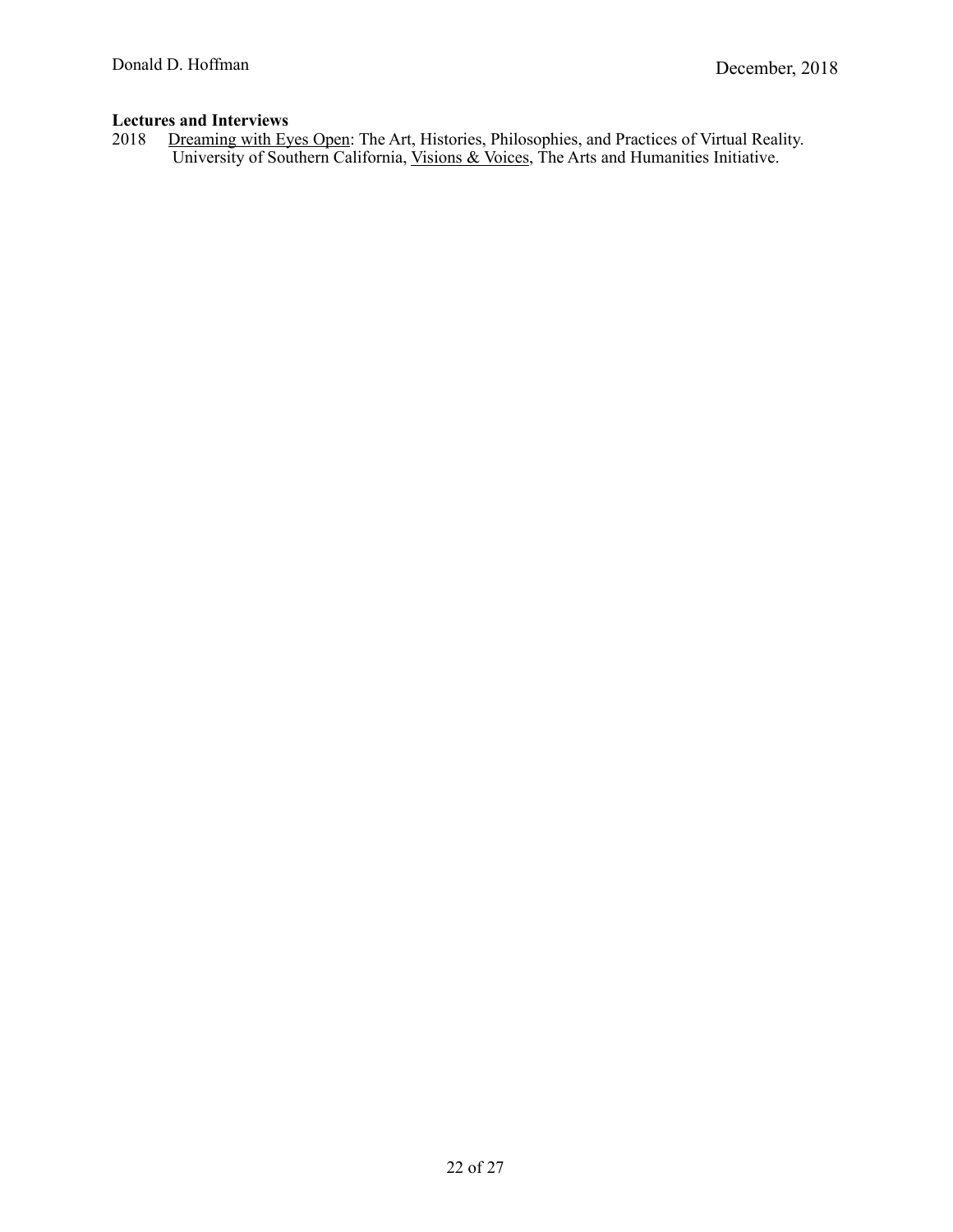#### **Professional Service**

- 1983 Referee: Journal of the Optical Society of America (JOSA). Referee: ACM SIGGRAPH and SIGART Interdisciplinary Workshop on Motion. 1984 Referee: Perception; National Science Foundation (NSF); JOSA; MIT Press. Session chair: Optical Society of America National Conference. 1985 Referee: Cognitive Sciences Society National Conference; NSF. Referee: IEEE Pattern Analysis and Machine Intelligence (PAMI). Panelist: MIT Corporation Visiting Committee. 1986 Referee: NSF; JOSA; Philosophy of Science; Cognition. 1987 Referee: NSF; JOSA; Air Force Office of Scientific Research (AFOSR). 1988 Referee: NSF; JOSA; PAMI. Referee: International Journal of Computer Vision (IJCV). Panelist: NSF Science and Technology Centers. Site Visitor: NSF Science and Technology Centers. Host: ONR contractors conference (with B. Bennett and M. Braunstein). 1989 Session chair and host: IEEE Workshop on Visual Motion, (host with M. Braunstein). Referee: Journal of Mathematical Psychology; Psychological Review. Referee: The Behavioral and Brain Sciences (BBS). Referee: NSF; AFOSR. 1990 Associate: BBS. Referee: JOSA; NSF; AFOSR; Academic Press; Perception Psychophysics. Referee: University of California Microelectronics Innovation and Computer Research Opportunities. 1991 Referee: AFOSR; NSF; JOSA; Journal of Visual Communication and Image Representation. Referee: California Space Institute. Editorial Board: Cognition; Associate: BBS. 1992 Editorial Board: Cognition; Associate: BBS. Host: ONR Workshop on Image Representation in Biological and Machine Vision. Referee: Psychological Review; PAMI; Science and Engineering Research Council. Referee: Machine Vision and Applications; Perception; JOSA. 1993 Editorial Board: Cognition; Associate: BBS. Referee: Journal of Experimental Psychology: Human Perception and Performance (JEP:HPP). Referee: Perception & Psychophysics (P&P); Academic Press; IEEE Transactions in Medical Imaging. 1994 Editorial Board: Cognition; Associate: BBS. Referee: Journal of Mathematical Psychology; JEP:HPP; Spatial Vision; Perception. Referee: Psychological Review. 1995 Editorial Board: Cognition; Associate: BBS. Editorial Board: Psychological Review. Referee: Perception. 1996 Editorial Board: Cognition; Associate: BBS. Editorial Board: Psychological Review. Referee: Psychonomic Bulletin & Review; Journal of Mathematical Psychology. Referee: NSF; Perception. 1997 Editorial Board: Cognition; Associate: BBS. Editorial Board: Psychological Review. Referee: P&P. 1998 Editorial Board: Cognition; Associate: BBS. Referee: P&P; NSF; UC Digital Media Innovation Program. Referee: Journal of Cognitive Neuropsychology. 1999 Editorial Board: Cognition; Associate: BBS. Referee: Psychological Review; Perception; P&P. Referee: Psychonomic Bulletin & Review; Cognitive Neuropsychology; NSF.
	- 23 of 27

Reviewer: W.W. Norton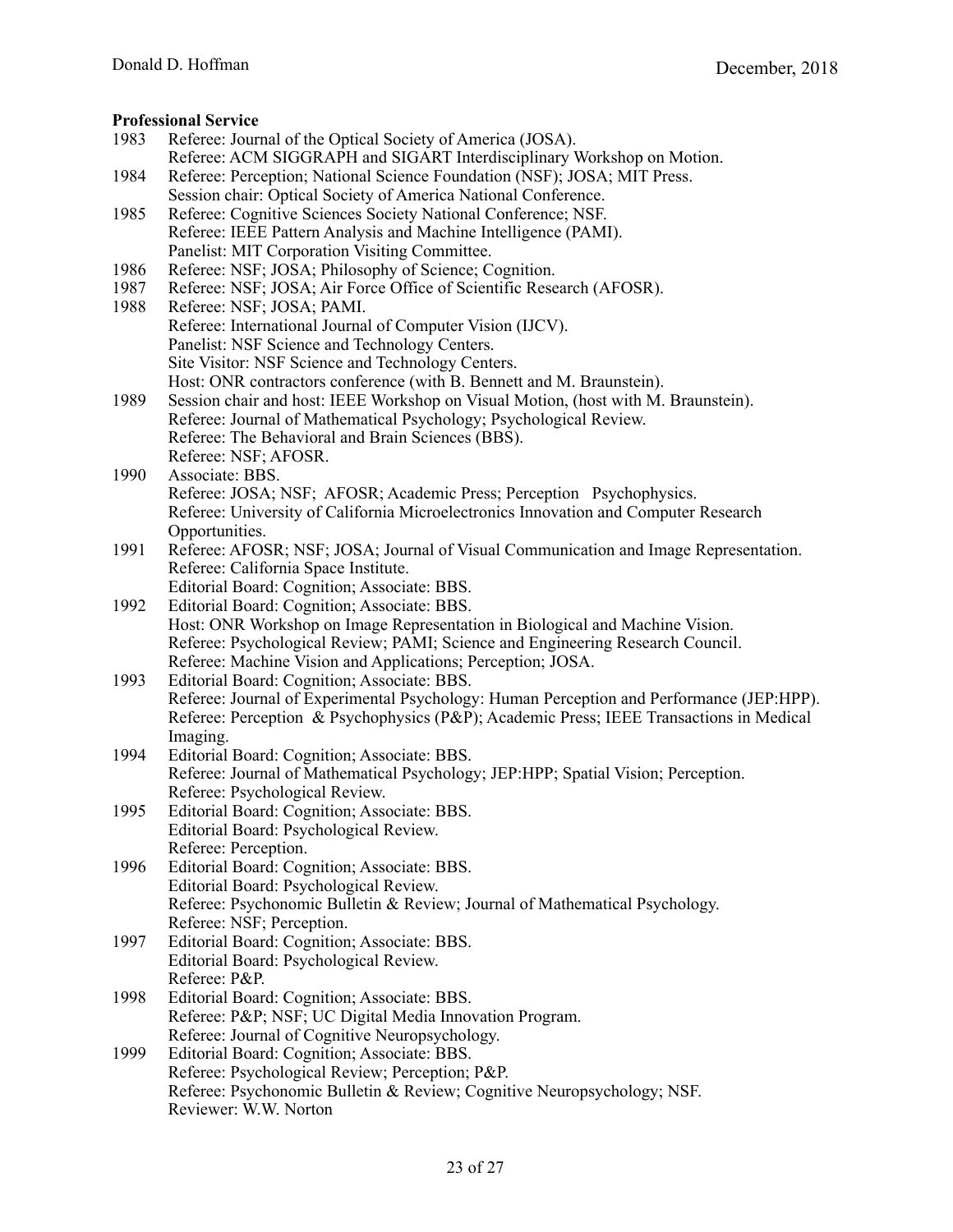# **Professional Service**

|      | <b>Professional Service</b>                                                                |
|------|--------------------------------------------------------------------------------------------|
| 2000 | Editorial Board: Cognition; Associate: BBS.                                                |
|      | Referee: Psychonomic Bulletin & Review; Nature; Journal of Mathematical Psychology.        |
|      | Reviewer: W.W. Norton                                                                      |
|      | Referee: Trends in Cognitive Science; P&P University of Leuven; NSF.                       |
|      | Program Committee: 7th Joint Symposium on Neural Computation, USC.                         |
|      | Advisory Panel: National Imaging and Mapping Agency (NIMA).                                |
| 2001 | Editorial Board: Cognition; Associate: BBS.                                                |
|      | Program Committee: 8th Joint Symposium on Neural Computation, USC.                         |
|      | Reviewer: W.W. Norton.                                                                     |
|      | Referee: NSF; Perception; Journal of Consciousness Studies.                                |
|      | Created Illusions Exhibit for Smithsonian, Washington DC (with student Jason Thornton).    |
| 2002 | Editorial Board: Cognition; Associate: BBS.                                                |
|      | Referee: Perception; Psychological Review; NSF; P&P.                                       |
| 2003 | Associate: BBS; Reviewer: Blackwell Publishers.                                            |
|      | Referee: Journal of Cognitive Neuroscience; Perception; P&P.                               |
|      | Referee: Cognition; Psychological Science; JEP:HPP.                                        |
| 2004 | Associate: BBS.                                                                            |
|      | Referee: Psychological Review; Cognition.                                                  |
| 2005 | Associate: BBS; Reviewer: W.W. Norton Co                                                   |
|      | Referee: P&P JEP: General; Consciousness Cognition.                                        |
|      | Referee: Cognition; Visual Cognition; Psychological Review.                                |
|      | Referee: Journal of Experimental Child Psychology.                                         |
| 2006 | Associate: BBS; Referee: Consciousness & Cognition.                                        |
|      | Referee: Psychological Review; Theory & Psychology; PNAS.                                  |
|      | Reviewer: Palgrave Macmillan; Journal of Consciousness Studies.                            |
| 2007 | Associate: BBS; Referee: Consciousness & Cognition.                                        |
|      | Referee: Theory & Psychology; Psychological Bulletin & Review; Vision Research.            |
|      | Referee: Psychological Review; Philosophical Psychology.                                   |
|      | Program Committee: Mathematics and Vision Conference, IMBS, UC Irvine.                     |
| 2008 | Associate: BBS; Referee: Philosophical Psychology.                                         |
| 2009 | Associate: BBS; Reviewer: Sage Encyclopedia of Perception.                                 |
|      | Reviewer: Sociovisual Perspective: Vision and the Forms of the Human Past.                 |
|      | Referee: Consciousness & Cognition; Philosophy of Science.                                 |
| 2010 | Associate: BBS; Reviewer: Seeing and Perceiving.                                           |
| 2011 | Associate: BBS; Reviewer: Seeing and Perceiving.                                           |
| 2012 | Associate: BBS; Reviewer: Psychological Science; Perception.                               |
| 2013 | Associate: BBS; Reviewer: Psychological Science; Cognition.                                |
| 2014 | Associate: BBS; Reviewer: Cognition and Emotion; Reviewer: MIT Press.                      |
| 2015 | Associate: BBS; Reviewer: Gestalt Theory Journal; Cognition; Psychonomic Bulletin & Review |
| 2016 | Associate: BBS; Reviewer: Psychonomic Bulletin & Review                                    |
| 2017 | Associate: BBS; Reviewer: Psychonomic Bulletin & Review                                    |

2018 Associate: BBS; Book Reviewer for Perception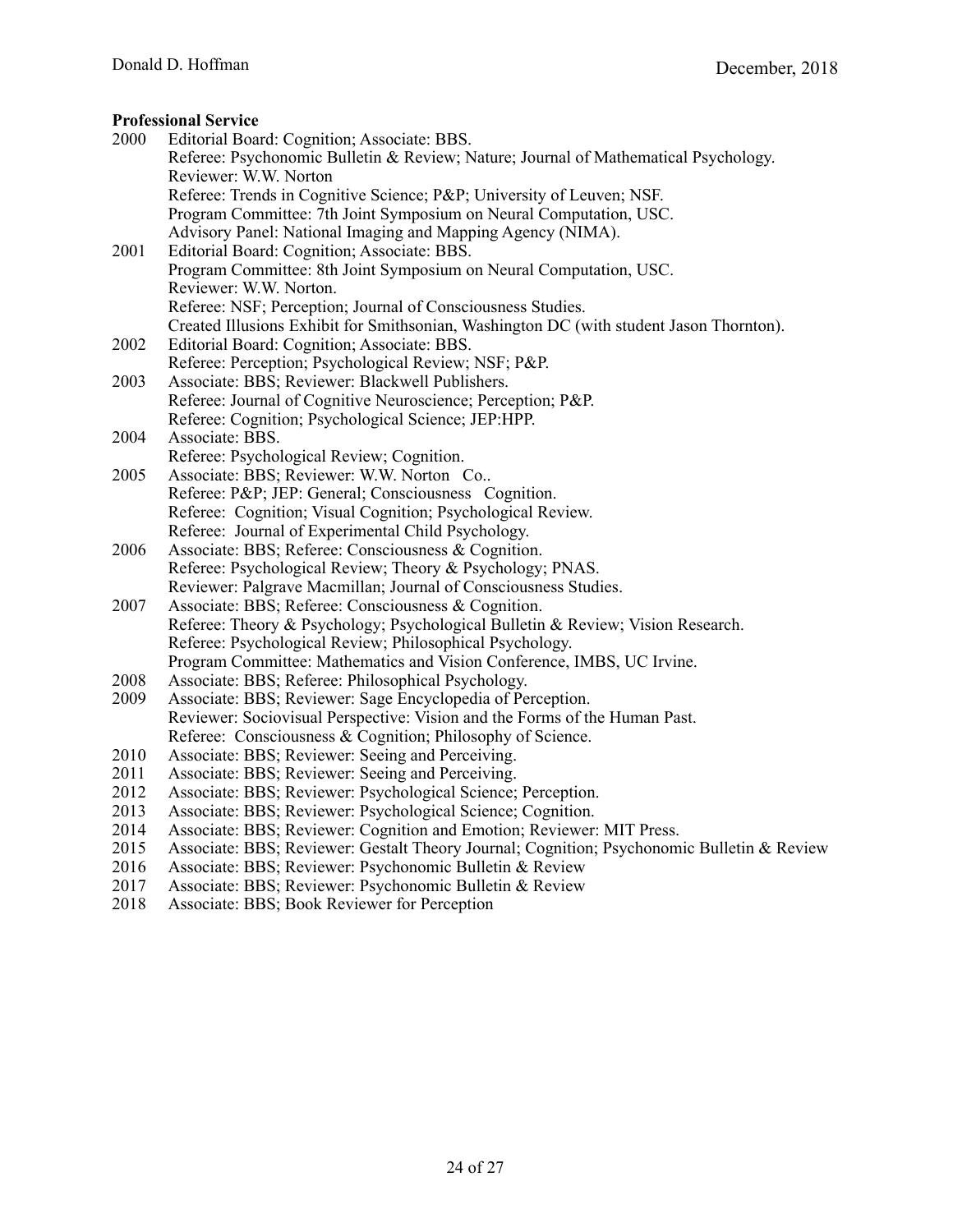# **University Service**

| 1983 - 1984 | Campus Computer Evaluation Committee.<br>Graduate Committee, School of Social Sciences. |
|-------------|-----------------------------------------------------------------------------------------|
|             | Computing Committee, School of Social Sciences.                                         |
|             | Graduate Admissions, Cognitive Science.                                                 |
|             | Faculty Search Committee, Cognitive Science.                                            |
| 1984 - 1985 | Graduate Admissions, Cognitive Science.                                                 |
| 1985 - 1986 | School of Social Sciences Merit and Promotions.                                         |
|             | Graduate Admissions, Cognitive Science.                                                 |
| 1986 - 1987 | Chair, Faculty Search Committee, Cognitive Science.                                     |
|             | Graduate Admissions, Cognitive Science.                                                 |
| 1987 - 1988 | Senate Committee on Research.                                                           |
|             | Graduate Admissions, Cognitive Science.                                                 |
|             | Faculty Search Committee, Cognitive Science.                                            |
|             | Ad hoc tenure review committee.                                                         |
| 1988 - 1989 | Senate Committee on Research.                                                           |
|             | Graduate Admissions, Cognitive Science.                                                 |
|             | Faculty Search Committee, Cognitive Science.                                            |
|             | Chair, Committee for Review of ITS.                                                     |
|             | Search Committee for Vice-Chancellor of Research and Graduate Studies.                  |
| 1989 - 1990 | Senate Committee on Research.                                                           |
|             | Graduate Admissions, Cognitive Science.                                                 |
|             | Chair, Committee for Review of CNLM.                                                    |
| 1990 - 1991 | Sabbatical: Fall and Winter.                                                            |
|             | Computer Acquisition Commmittee of the IRU in Mathematical Behavioral Sciences.         |
|             | Computer Administration Commmittee of the IRU in Mathematical Behavioral Sciences.      |
| 1991 - 1992 | Chair, Graduate Committee of Cognitive Science.                                         |
|             | Computer Administration Commmittee of the IRU in Mathematical Behavioral Sciences.      |
|             | Senate Ad Hoc Committee for Review of Teaching Loads.                                   |
|             | \$100K Committee.                                                                       |
| 1992 - 1993 | Chair, Graduate Committee of Cognitive Science.                                         |
|             | Computer Administration Commmittee of the IRU in Mathematical Behavioral Sciences.      |
|             | Chair, Graduate Fellowship Committee for Social Sciences.                               |
|             | Acting Chair, Department of Cognitive Science (spring quarter).                         |
| 1993 - 1994 | Chair, Graduate Committee of Cognitive Science.                                         |
|             | Chair, Graduate Fellowship Committee for Social Sciences.                               |
|             | Executive Committee of the School of Social Sciences.                                   |
|             | Ad Hoc Committee for CAP.                                                               |
| 1994 - 1995 | Chair, Graduate Committee of Cognitive Science.                                         |
|             | Chair, Faculty Search Committee, Cognitive Science.                                     |
|             | Chair, Ad Hoc Personnel Committee for School of Social Sciences.                        |
|             | Executive Committee of the School of Social Sciences.                                   |
| 1995 - 1996 | Sabbatical and leave.                                                                   |
| 1996 - 1997 | Undergraduate Research Opportunity Program, Faculty Advisory Committee.                 |
|             | Ad Hoc University Committee.                                                            |
| 1997 - 1998 | Undergraduate Research Opportunity Program, Faculty Advisory Committee.                 |
|             | Member of Formal Hearing Panel for Tenure Grievance.                                    |
|             | Neuroscience Webpage Committee.                                                         |
| 1998 - 1999 | Undergraduate Research Opportunity Program, Faculty Advisory Committee.                 |
|             | Committee on Priviledge and Tenure.                                                     |
|             | Member of Ad Hoc Panel for Tenure Appointment.                                          |
|             | Neuroscience Webpage Committee.                                                         |
|             | Preliminary Investigation Committee for CPT                                             |
|             |                                                                                         |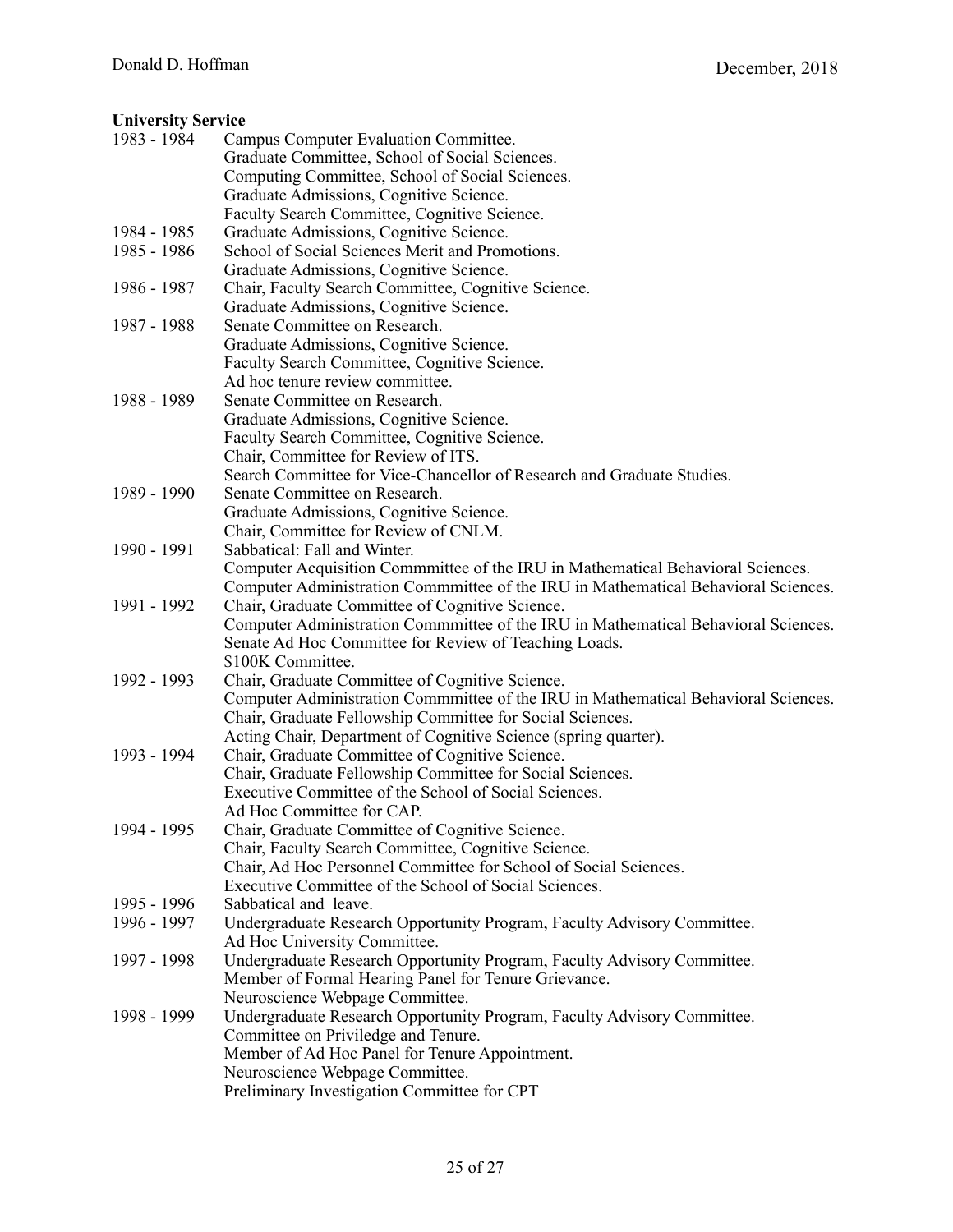# **University Service**

| 1999 - 2000 | Undergraduate Research Opportunity Program, Faculty Advisory Committee. (Fall)<br>Committee on Priviledge and Tenure. (Fall) |
|-------------|------------------------------------------------------------------------------------------------------------------------------|
| 2000 - 2001 | Committee on Priviledge and Tenure.                                                                                          |
|             |                                                                                                                              |
|             | Preliminary Investigation Committee for CPT (twice)                                                                          |
|             | Cognitive Science Web Page Revision Committee.                                                                               |
|             | Undergraduate Research Opportunity Program, Faculty Advisory Committee.<br>Ad Hoc Tenure Review Committee.                   |
| 2001 - 2002 | Undergraduate Research Opportunity Program, Faculty Advisory Committee.                                                      |
|             | Cognitive Science Faculty Recruitment Committee.                                                                             |
|             | Faculty Panelist for School of Social Sciences Honors Experience recruitment.                                                |
| 2002 - 2003 | Undergraduate Research Opportunity Program, Faculty Advisory Committee.                                                      |
|             | Referee: Southern California Junior Science and Humanities Symposium.                                                        |
|             | Member of UCI Task Force on Undergraduate Education.                                                                         |
|             | Chair of UCI Working Group on Undergraduate Research.                                                                        |
|             | Chair of Ad Hoc Committee for CAP.                                                                                           |
| 2003 - 2004 | Undergraduate Research Opportunity Program, Faculty Advisory Committee.                                                      |
|             | Member of UCI Task Force on Undergraduate Education.                                                                         |
|             | Chair of UCI Working Group on Undergraduate Research.                                                                        |
|             | Cognitive Science Faculty Recruitment Committee.                                                                             |
|             | Session Moderator, 2004 UROP Research Symposium.                                                                             |
|             | Jack Yellott Scholarship Award Committee.                                                                                    |
| 2004 - 2005 | Undergraduate Research Opportunity Program, Faculty Advisory Committee.                                                      |
|             | Member of UCI Social Sciences Faculty Mentoring Program.                                                                     |
|             | Session Moderator, 2005 UROP Research Symposium.                                                                             |
| 2005 - 2006 | Undergraduate Research Opportunity Program, Faculty Advisory Committee.                                                      |
|             | Member of UCI Social Sciences Faculty Mentoring Program.                                                                     |
| 2006 - 2007 | Undergraduate Research Opportunity Program, Faculty Advisory Committee.                                                      |
|             | Member of UCI Social Sciences Faculty Mentoring Program.                                                                     |
| 2007 - 2008 | Undergraduate Research Opportunity Program, Faculty Advisory Committee.                                                      |
|             | Member of UCI Social Sciences Faculty Mentoring Program.                                                                     |
|             | School of Social Sciences Executive Committee.                                                                               |
|             | UCI Council on Planning and Budget.                                                                                          |
| 2008 - 2009 | School of Social Sciences Executive Committee.                                                                               |
|             | UCI Council on Planning and Budget.                                                                                          |
|             | UCI Academic Planning Group.                                                                                                 |
|             | Special Senate Committee on Diversity.                                                                                       |
|             | Special Committee for the Review of Lower- and Upper-Division Writing at UC Irvine.                                          |
|             | Department of Cognitive Sciences Jack Yellott Award Committee.                                                               |
| 2009 - 2010 | Sabbatical.                                                                                                                  |
| 2010 - 2011 | Undergraduate Curriculum Director, Cognitive Sciences.                                                                       |
|             | Jack Yellott Scholarship Award Committee.                                                                                    |
|             | Falmagne Dissertation Award Committee.                                                                                       |
| 2011 - 2012 | Falmagne Dissertation Award Committee.                                                                                       |
| 2012 - 2013 | Dean Recruitment Committee for Paul Merage School of Business.                                                               |
|             | Falmagne Dissertation Award Committee.                                                                                       |
| 2014 - 2015 | Social Sciences Representative to Academic Senate.                                                                           |
|             | External Review Committee: UCSD Cognitive Science Undergraduate Program.                                                     |
|             | Jack Yellott Scholarship Award Committee.                                                                                    |
| 2015 - 2016 | Social Sciences Representative to Academic Senate.                                                                           |
|             | Cognitive Sciences Faculty Recruitment Committee for Endowed Chairs.                                                         |
| 2016 - 2017 | Falmagne Dissertation Award Committee.                                                                                       |
|             |                                                                                                                              |